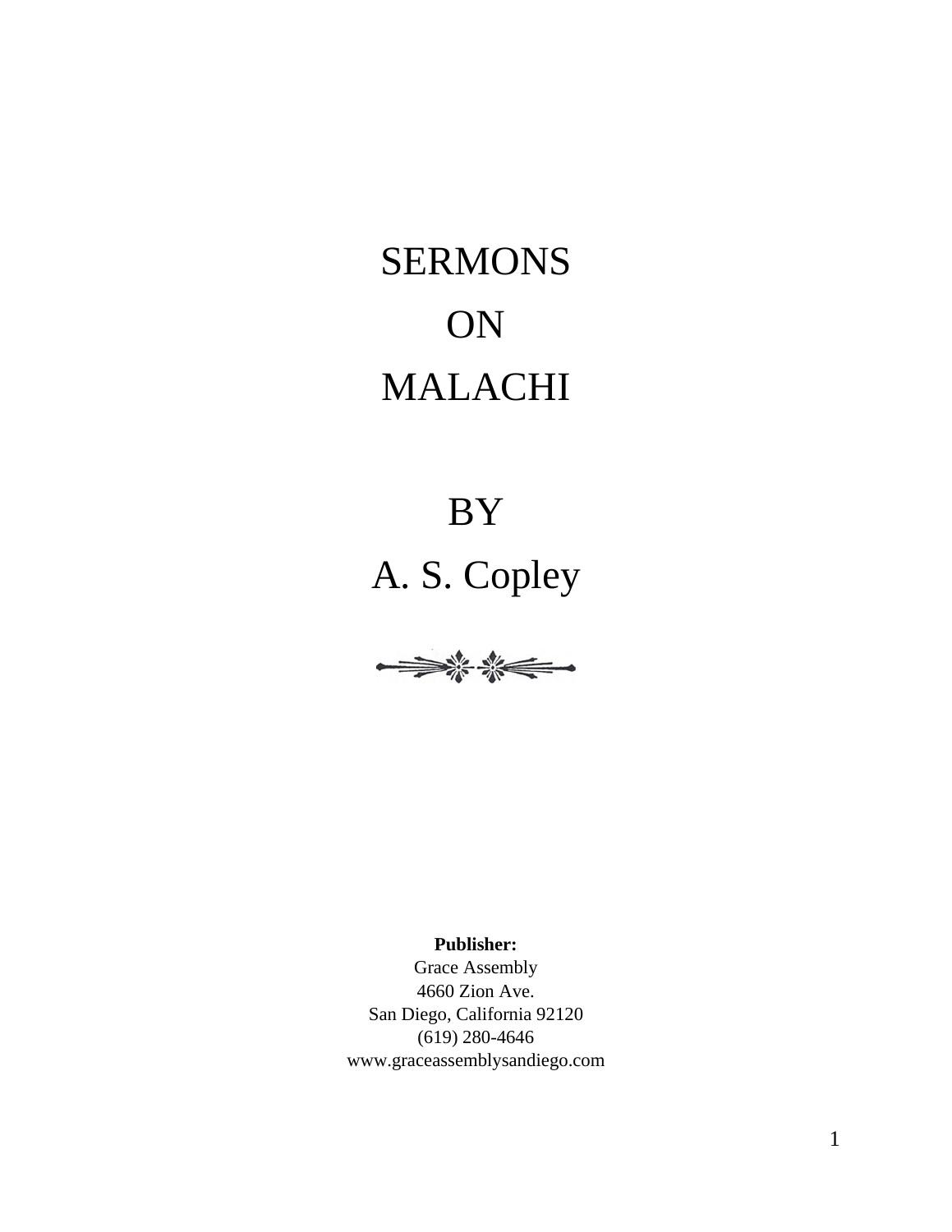# **Malachi KJV**

#### **Chapter 1**

**1:1** The burden of the word of the LORD to Israel by Malachi.

**1:2** I have loved you, saith the LORD. Yet ye say, Wherein hast thou loved us? *Was* not Esau Jacob's brother? saith the LORD: yet I loved Jacob,

**1:3** And I hated Esau, and laid his mountains and his heritage waste for the dragons of the wilderness.

# **Malachi Commentary**

Sermon One

Chapter One

"The burden of the word of the LORD to Israel by Malachi"—Mal. 1:1.

Malachi was the last of the Old Testament prophets. He prophesied about 400 years before the time of Christ. There was a period of silence after his message went forth until the new order of things, introduced by John the Baptist and brought about by the Lord Jesus Christ. Zechariah and Malachi are among the prophets, who make use of the phrase, "the burden of the Word of the Lord." It means a load, something that weighs us down, or something lifted up. It occurs in connection with judgment. Now the message of grace is not a burden. It is a delight to speak of God's love, goodness and grace; but to speak of the wrath, or the judgments of God is a burden on the heart of His messenger. We are loath to speak of the terrors of the Lord, because they are so terrible, and yet so sure. I have heard men preach about hell and damnation as if they were glad that men would be lost because of their sins. An elderly minister said to a younger minister, Before you speak on the judgments of God, fill up on the love of God by reading the Word, and be steeped in prayer, fragrant with the mercy and goodness of God.

Malachi means "messenger of Jah, or my messenger." He was the messenger of Jah. The two opening chapters are somewhat like the first chapter of Isaiah. They are addressed to Israel, setting forth their pitiful, disobedient condition. They are a fitting picture of Christendom today; and the Lord has some Malachis who are speaking forth His truth. They are His messengers, declaring the grace and goodness of God and also warning people against the judgments that are sure to come upon all the world.

# God's Feelings Expressed

God says thru the Prophet, "I have loved you, saith the Lord. Yet ye say, Wherein hast thou loved us? Was not Esau Jacob's brother? saith the Lord; yet I loved Jacob"—V. 2. He proves that He loved Jacob and hated Esau by adding, "I laid his (Esau's) mountains and his heritage waste for the dragons of the wilderness"—V. 3. He has no reference here to Jacob and Esau as individuals, but their posterities. The house of Jacob, the twelve tribes of Israel, were God's people. He chose Abraham with whom He made a covenant. He renewed that covenant to Isaac and then to Jacob. Hence, He loved them because of His own sovereign choice and covenant. He had not thus chosen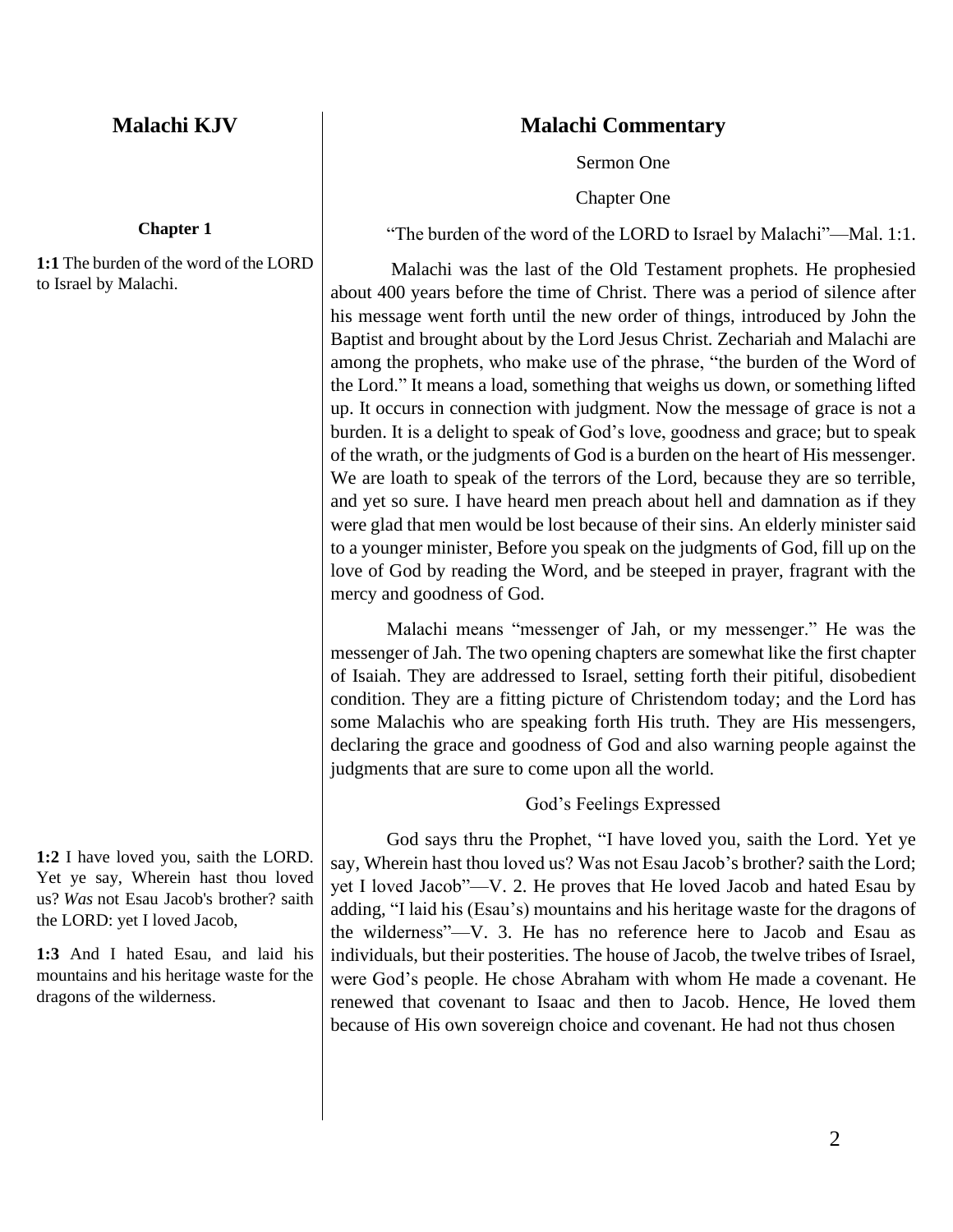**1:4** Whereas Edom saith, We are impoverished, but we will return and build the desolate places; thus saith the LORD of hosts, They shall build, but I will throw down; and they shall call them, The border of wickedness, and, The people against whom the LORD hath indignation for ever.

**1:5** And your eyes shall see, and ye shall say, The LORD will be magnified from the border of Israel.

Esau. In that sense He hated Esau. Comp. <sup>1</sup>Matt. 10:37 with <sup>2</sup>Luke 14:26. And this is Paul's interpretation in  ${}^{3}$ Rom. 9:10-13. A further word as to why God made this statement. He loved Jacob and hated Esau because when Malachi wrote this, they had both shown forth their characters—Esau of the old creation, the flesh; and Jacob of the New Creation, the Spirit.

That divine choice is full of significance. God has always had a people upon earth, whom He chose for Himself. They are a new creation. He does not choose individuals arbitrarily against their will, but "through sanctification of the Spirit and belief of the truth." People have to believe the truth; for it is not the will of God that any should perish, but rather that all should turn to Him and live. If any among the descendants of Esau believed the word as it came to Israel, they were considered proselites to the faith and were accepted. Thus Gentiles came into the household of faith under the old covenant; for instance, Ruth, who was not an Israelite, and the harlot Rahab. But God here is teaching us a spiritual lesson. Jacob and his family stand for a spiritual house, a new creation; but Esau and his family stand for the flesh, the old creation.

# The Flesh Shall Not Prevail

Edom (Esau's land) said, "We will return and build the desolate places" —V. 4 But the Lord said, "They shall build; but I will throw down; and they shall call them, The border of wickedness and the people against whom the Lord hath indignation forever"—V. 4. Jehovah is against the flesh. When Israel came up out of Egypt and were on their way to Palestine and sought to pass by peaceably, the Edomites persecuted them; but the Lord remembered their persecutions and dealt with them accordingly. Nobody can persecute God's people without suffering for it. "Vengeance is mine: I will repay, saith the Lord"—Rom. 12:19. He overrules the persecution for the good of the saints. He may use other folks to chastise His own people; but afterwards, He punishes the instrument of chastisement. He also makes His foes to acknowledge Him. He said to Edom, "And your eyes shall see and ye shall say, The Lord will be magnified from the border of Israel"—V. 5.

God loved Israel. Therefore, tho' He chastised them because they were

<sup>1</sup> Matthew 10:37 "He that loveth father or mother more than me is not worthy of me: and he that loveth son or daughter more than me is not worthy of me."

<sup>2</sup> Luke 14:26 "If any *man* come to me, and hate not his father, and mother, and wife, and children, and brethren, and sisters, yea, and his own life also, he cannot be my disciple."

<sup>3</sup> Romans 9:10-13 "And not only *this*; but when Rebecca also had conceived by one, *even* by our father Isaac; (For *the children* being not yet born, neither having done any good or evil, that the purpose of God according to election might stand, not of works, but of him that calleth;) It was said unto her, The elder shall serve the younger. As it is written, Jacob have I loved, but Esau have I hated."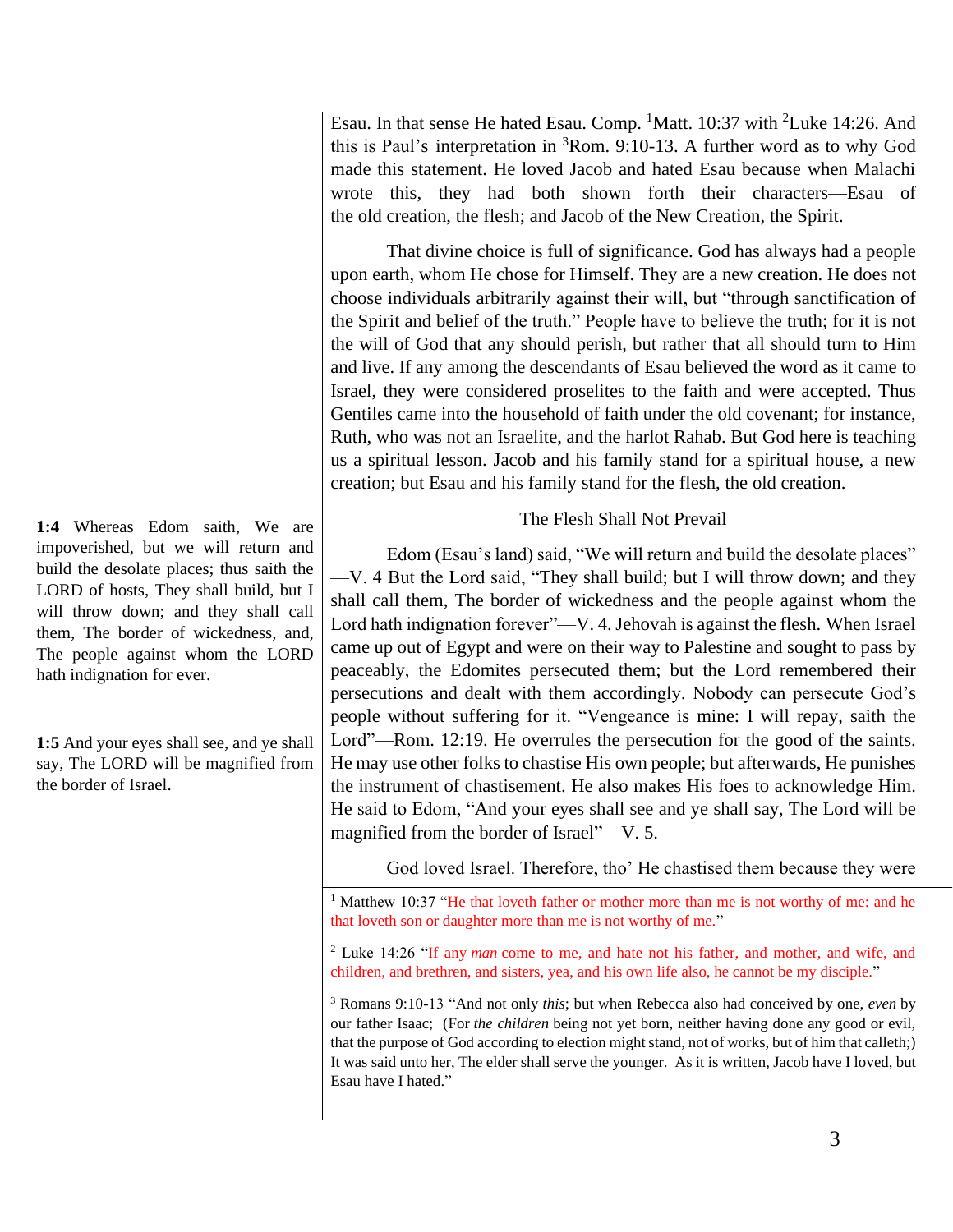**1:6** A son honoureth *his* father, and a servant his master: if then I *be* a father, where *is* mine honour? and if I *be* a master, where *is* my fear? saith the LORD of hosts unto you, O priests, that despise my name. And ye say, Wherein have we despised thy name?

**1:7** Ye offer polluted bread upon mine altar; and ye say, Wherein have we polluted thee? In that ye say, The table of the LORD *is* contemptible.

**1:8** And if ye offer the blind for sacrifice, *is it* not evil? and if ye offer the lame and sick, *is it* not evil? offer it now unto thy governor; will he be pleased with thee, or accept thy person? saith the LORD of hosts.

disobedient and unfaithful; yet His eyes were always on them, and a remnant will believe, and He will bring them back into the land of promise. God will fulfill His Word. The fellow that says there is no distinction between Jew and Gentile, does not know his Bible. We are at liberty to draw many lessons from God's dealings with Israel and apply them to the Church; but God says one thing to Israel and He has one purpose for them; He has another purpose for the Church and says other things to the church. Paul's epistles (except Hebrews), for instance, were written to the Church, and most everything in them, except the 9th, 10th and 11th chapters of Romans, were concerning the Church.

#### Reverence Expected

"A Son honoureth his father and a servant his master. If then I be a father, where is mine honour? and if I be a master, where is my fear?"—V. 6. Here God speaks to them as their father. This is unusual. The Fatherhood of God was generally unknown under the old covenant. The words (Isa. 63:16 and 64:8)—"Thou art our Father," are prophetic. Israel will address the Lord thus in the near future. When our Lord Jesus shall reign as King of kings, the Jews will call Him, "the everlasting Father"—Isa. 9:6. Jesus taught the disciples to pray, "Our Father which art in heaven"—Matt. 6:9. He introduced the Fatherhood of God. The Son had to come and be revealed to men as God's Son before they could understand their sonship toward God and His Fatherhood toward them. That is why it was postponed. You see the Scriptures bring to us a constant unfolding of the truth. There is a time for certain phases of truth, and they are depending on portions of truth that have come forth before. 400 years before His Son is to appear, Jehovah intimates that they do not honor Him as such; for He had treated them as His dear children. And they should have reverenced Him as their Master, or Lord.

# Against the Priests

"O priests, that despise my name"—V. 6. God's chief complaint here is against His representatives. Chap. 2 opens with the same charge. In the seven letters in Rev. 2 and 3, the charges, or commendations are first of all to the angels, or pastors; for they represent the Lord to the people. "And ye say, Wherein have we despised thy name?"—V. 6. Six times in this little chapter we have the "name" mentioned, referring to the Lord; twice in this 6th verse. How sad it is when the leaders despise the Lord's name. "And ye say, wherein have we despised thy name?" The Lord answers, "Ye offer polluted bread upon mine altar; and ye say, Wherein have we polluted thee? In that ye say, the table of the Lord is contemptible"—V. 7. Notice also in the 12th verse, "But ye have profaned it, in that ye say, the table of the Lord is polluted, and the fruit thereof, even his meat, is contemptible." God held the kings, or shepherds, and priests responsible for the spiritual condition of the people; for they were His messengers to the people. The kings were to rule as shepherds or caretakers,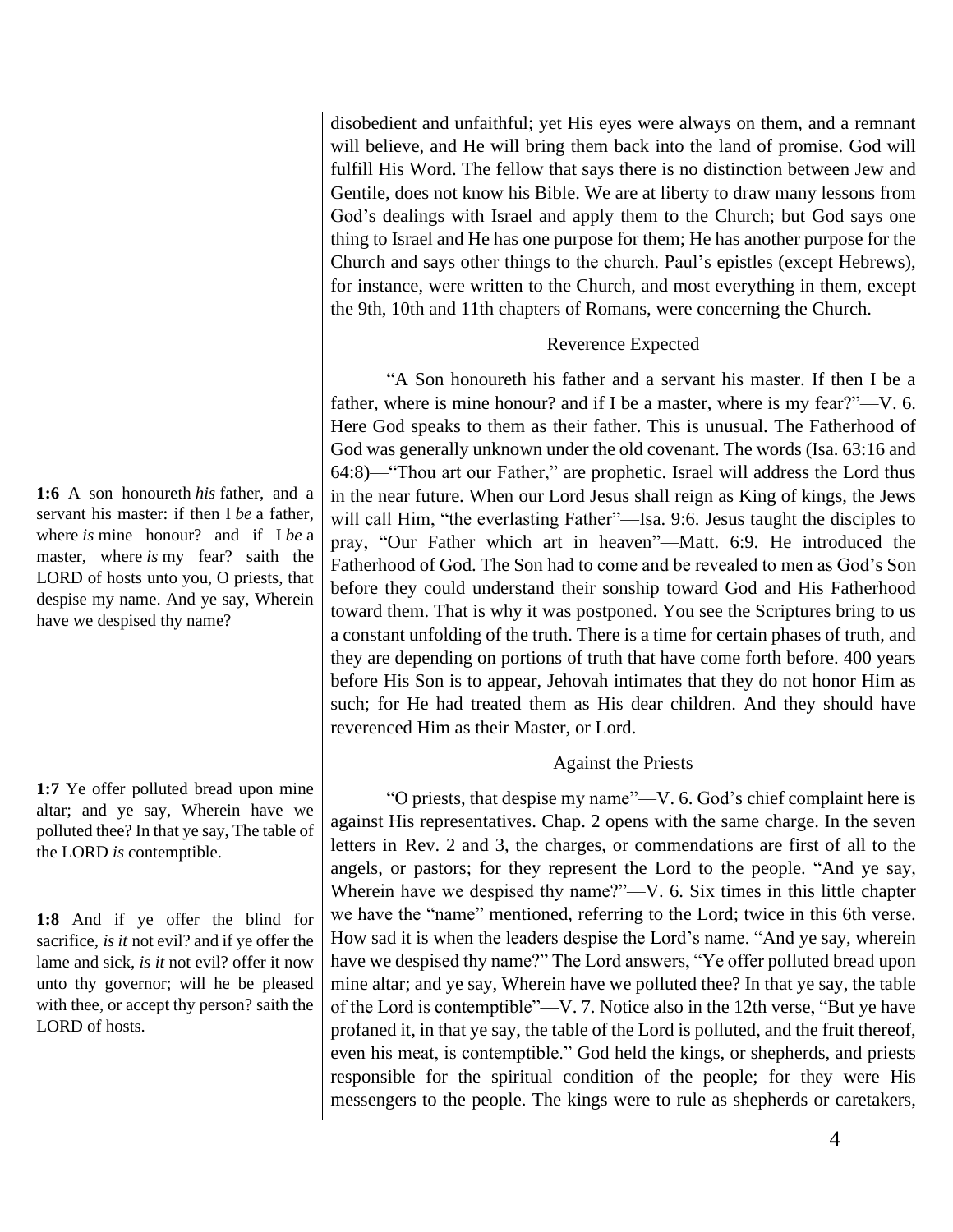**1:9** And now, I pray you, beseech God that he will be gracious unto us: this hath been by your means: will he regard your persons? saith the LORD of hosts.

**1:10** Who *is there* even among you that would shut the doors *for nought*? neither do ye kindle *fire* on mine altar for nought. I have no pleasure in you, saith the LORD of hosts, neither will I accept an offering at your hand.

over Israel, and the priests were to bear the people on their hearts to God. They were intercessors. Both kings and priests were types of Jesus Christ. When He was here, He fulfilled the prophetic office for three years. Later, He began the priestly office, which He is still fulfilling. He intercedes for His followers and bears them on His heart to the Father.

As the Lord had a controversy with the priests in Malachi's time, so he has a controversy with the ministers today. The seven letters to the seven churches (Rev. 2 and 3) indicate His view of Christendom thru-out this past 1900 years. The letters are all addressed to the angels, or messengers, i.e., the pastors, because He holds them responsible for the condition of their congregations. Only two out of the seven are found without blame; viz., Smyrna and Philadelphia. A small minority of ministers are walking in the light and will of the Lord. Hence, He arraigns the priests today for permitting error, and for not giving their flocks the whole Truth. No marvel that He removes the candlestick, that is, those saints who have the light and walk in it, and leave the unfaithful shepherds with those who are lifeless and formal, heady and worldly minded. This explains why there are come-outers today. Some may come out with a wrong spirit, not being led out by the Lord. That is unfortunate. But when He leads people out, they gather together in His name and that name they honor. They learn His Word, yield to its power, walk in the Spirit and glorify God in a practical, every day life.

God charged the priests that they despised His name, and offered polluted bread upon the altar. They said also, "The table of the Lord is contemptible; the table of the Lord is polluted, and the fruit thereof, even His meat is contemptible. What a weariness is it!" *("The table of the LORD is polluted; and the fruit thereof, even his meat, is contemptible. Ye said also, Behold, what a weariness is it!" KJV)*—V. 12, 13 R.V. And they "snuffed at it." That is the way many people treat the pure Word of God now, call evil good, and good evil. It wearies them to hear the Truth. They prefer light entertainment. Not only the Catholic priests, but Protestant priests also are to blame for this perverted appetite. They mix a little truth with much error. As Israel's priests offered blind, lame and sick animals in sacrifice to God, they were denying that Christ was that perfect holy Lamb of sacrifice, and saying He was lame and sick; Christ is misrepresented to the people. He is not proclaimed as a complete Savior, an all-sufficient Savior, a gracious Savior, able to save to the uttermost and heal all who come to Him in simple faith.

No marvel if hungry sheep hunt better pasture. They cannot be blamed if they jump over the fence because they smell the sweet clover of the truth elsewhere. Now and then someone writes like this—"What do you think about it? A few of us are disappointed and discouraged; for the meeting is dead. There is no spiritual life, nor power, nor food. Is it right for us to assemble by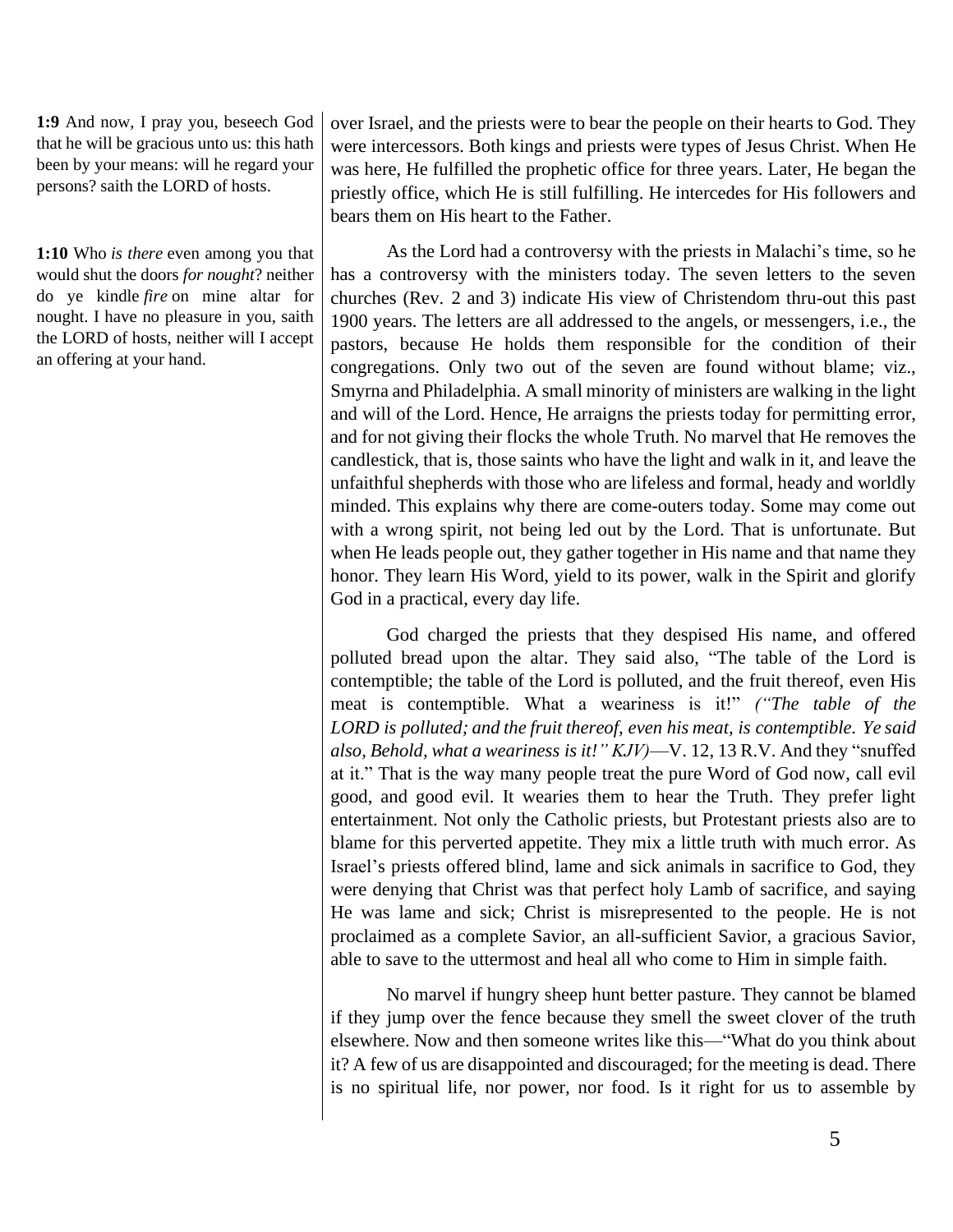**1:11** For from the rising of the sun even unto the going down of the same my name *shall be* great among the Gentiles; and in every place incense *shall be* offered unto my name, and a pure offering: for my name *shall be* great among the heathen, saith the LORD of hosts.

**1:12** But ye have profaned it, in that ye say, The table of the LORD *is* polluted; and the fruit thereof, *even* his meat, *is* contemptible.

**1:13** Ye said also, Behold, what a weariness *is it*! and ye have snuffed at it, saith the LORD of hosts; and ye brought *that which was* torn, and the lame, and the sick; thus ye brought an offering: should I accept this of your hand? saith the LORD.

ourselves elsewhere and worship the Lord?" Yes, we say, it is right. Doubtless the Candlestick Examiner is again removing the light-bearers to themselves. They long for liberty to pray in the Spirit and witness for Jesus. They yearn to know the Scriptures and the power of God. The Holy Spirit is grieved with the dearth in the regular meeting, and is leading the thirsty ones out into the green pastures and by the still waters of peace, plenty and refreshing. In clarion tones, the Lord is saying, "Come out of her (Babylon), my people and be not partaker of her sins" *("Come out of her, my people, that ye be not partakers of her sins" KJV)*—Rev. 18:4. Wherever Babylon is, come out. "Be ye separate and touch not the unclean thing; and I will receive you, saith the Lord, and will be a Father unto you and ye shall be my people" *("be ye separate, saith the Lord, and touch not the unclean thing; and I will receive you, And will be a Father unto you, and ye shall be my sons and daughters, saith the Lord Almighty."—2 Cor. 6:17- 18 KJV)*.

"For from the rising of the sun even unto the going down of the same, my name shall be great among the Gentiles; and in every place incense shall be offered unto my name, and a pure offering: for my name shall be great among the heathen, saith the Lord of hosts"—V. 11. God will have His name honoured, magnified and glorified. The name of Christ is above every name and deserves our respect. If we deny the virgin birth and the meritorious death of Jesus Christ, we are despising the name of Jesus. We are saying that the table of the Lord is polluted and the meat is contemptible. That is what men are saying today. They do not believe in the Deity of Christ; and of course they deny the merit of His blood. They say that it is no better than the blood in the veins of anybody else. But blood untainted by sin, flowed through the veins of the Son of God, and was poured out for us. Happy are the people that believe this and declare it. Cursed are the people that deny it and decry it. They defame the name of Jesus and the curse of God will rest upon them forever.

"Ye said also, behold, what a weariness is it? and ye have snuffed at it, saith the Lord of hosts; and ye brought that which was torn and the lame and the sick; thus ye brought an offering: should I accept this of your hand saith the Lord?"—V. 13. Men snuff at the only sacrifice that has brought salvation to lost souls, and say, it is a weariness. To them reality is a weariness. As the Sister prayed so happily and freely in the Spirit, my heart rejoiced in the reality of realities. I said, How real is reality: it is the real truth of God. It satisfies our hearts and the heart of God also. Thus we honour His name. We treat God as our Father and fear Christ as our Master. We hold Him as our Lord and Head. That gladdens the heart of the Son of God. Thus we fulfill the Scriptures to the uttermost and are able to walk in the light. Of course the will of God is wrought in us and by us. When we pray, God hears us. When we preach the Truth, it goes home to hearts. It convicts the careless and indifferent and strengthens the weak. Yes, they say, It is tiresome to listen to the folks who pray so long and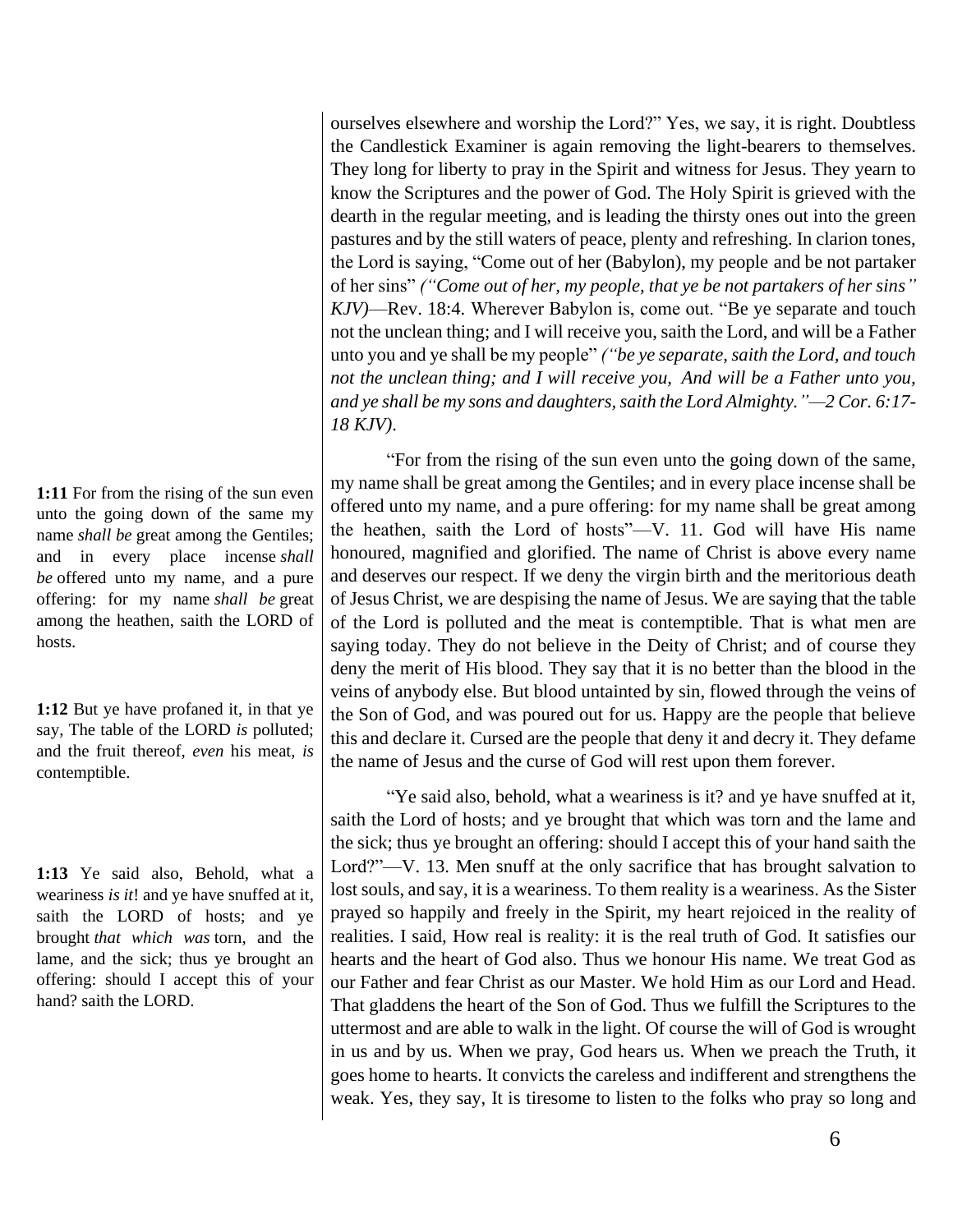**1:14** But cursed *be* the deceiver, which hath in his flock a male, and voweth, and sacrificeth unto the Lord a corrupt thing: for I *am* a great King, saith the LORD of hosts, and my name *is* dreadful among the heathen.

loud and testify so boisterously and shout the high praises of God. Well, it is a weariness to us to listen to the fellow that is dry, cold and intellectual, precise, legal and lifeless. When we are filled with the Truth of God in our minds and hearts and are partakers of the life, spirit and faith of the Lord, our very flesh recoils from that which is carnal, worldly, cold and intellectual and fleshly.

Finally, notice verse 14—"But cursed be the deceiver, which hath in his flock a male, and voweth and sacrificeth unto the Lord a corrupt thing: for I am a great King, saith the Lord of hosts, and my name is dreadful among the heathen." Some priests brought animals that were corrupt. There was some defect in them and they knew it; and they offered them to God. He also knew it, and could not accept them. That is the kind of a redeemer that some priests recommend to the people; not the Redeemer, who is symbolized, or typified by those pure offerings of bullocks, or sheep, or goats, or pigeons under the old covenant. Christ was a pure offering. God was well pleased with His Son because He was "holy, harmless, undefiled, separate from sinners and knew no sin" *(" who is holy, harmless, undefiled, separate from sinners, and made higher than the heavens… who knew no sin"—Hebrews 7:26 & 2 Cor. 5:21 KJV)*. He was absolutely without blemish. God accepted Him. The kind of teaching that some people give makes out Christ a minister of sin. They make it appear that He is not that pure, clean, holy offering that God accepted, hence, the curse rests upon them.

Happy is the people who honour; the name of the Lord Jesus Christ and give Him the place that God has given Him. Happy are the people that enjoy such a Gospel and offer it to others. God's blessing is bound to rest upon all such. And God has such a people in these closing days, who are walking in the light and seeking only His will. Sometimes they are scattered. There are individuals, who are not known to anybody; but they are known unto the Lord. Known unto the Lord are all His saints, and He is making up His jewels, as we read on Sunday from this same book. He is gathering them together.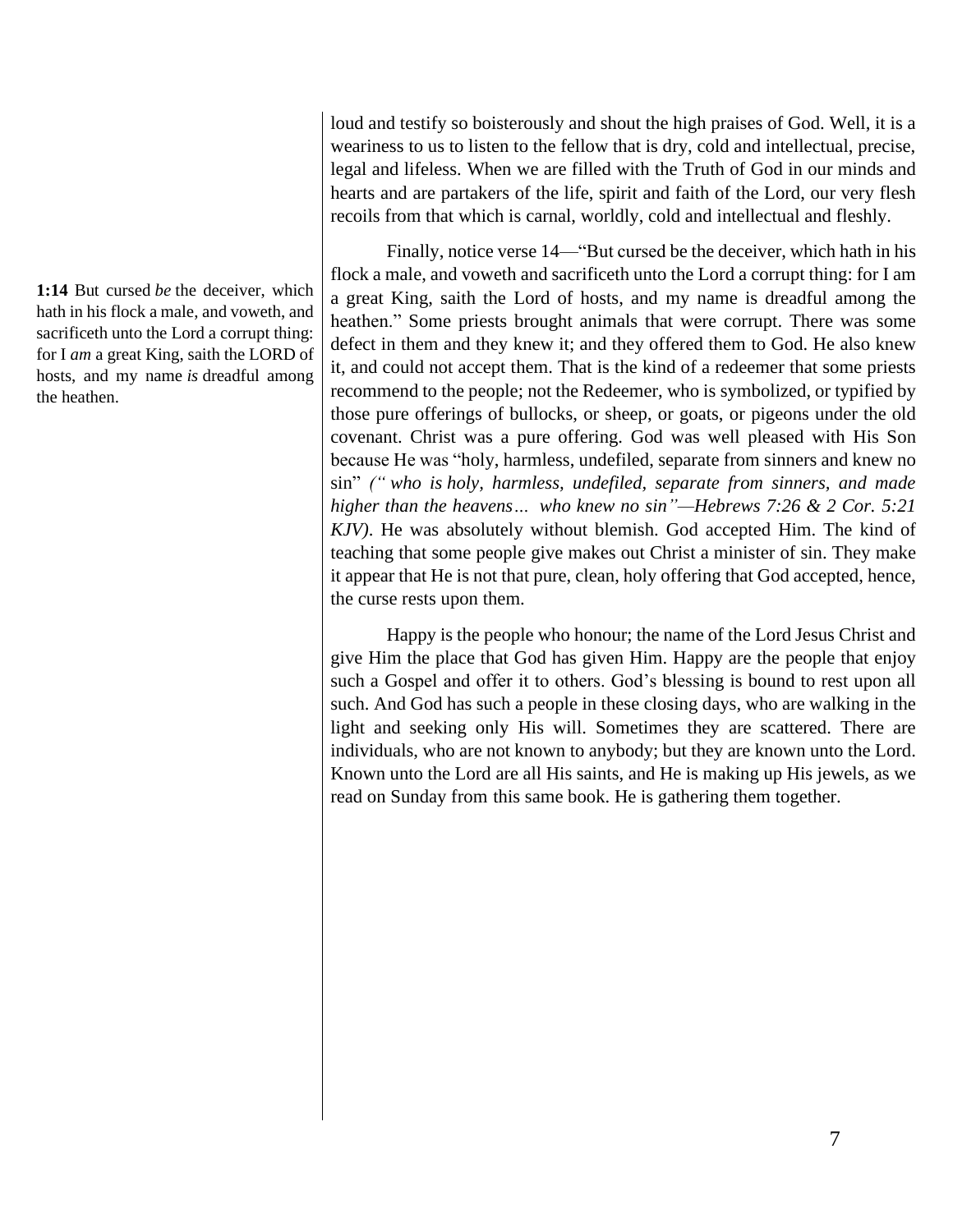#### Sermon Two

# Chapter Two

"And now, O ye priests; this commandment is for you"—Verse 1. As stated in the first sermon, God's complaint is first and chiefly against the priests. The same is true today. The priests, or ministers stand before the people for the Lord. They are His representatives, His servants, His messengers. By choosing the ministry of the Gospel, they assume those relationships. Therefore, God has a right to expect of them good conduct and faithful service; and the people have a right to expect good spiritual food and tender care from them. This chapter is freighted with valuable lessons concerning God's ministers. The chapter falls naturally into five parts, each containing seven significant segments. These segments are double in a number of cases. The close language student would term much of this chapter poetic.

# 1. A Divine Threat

"If ye will not hearken, and if ye will not lay it to heart, to give glory unto my name, saith the Lord of hosts, I will even send a curse upon you and I will curse your blessings; yea, I have cursed them already, because you do not lay it to heart"—V. 2.

Consider who uttered these words—"the Lord of hosts." This lends weight and solemnity to them. This title of God occurs eight times in the first chapter, six times in the second and twenty-four times in the entire book. The name, Lord, is Jehovah in the Revised Version. The whole phrase is Jehovah of hosts. He who speaks herein has just dominion over all created intelligent beings—over angels, good and bad, in heaven; over disembodied spirits in heaven and under the earth and over all mankind. In a very special sense, He is LORD of His own people, His spiritual hosts.

God demands a hearing ear and attentive heart. Such an attitude commands His favor and kindness. His chief claim upon us is, "to give glory unto His name." Men, carnal men, wicked men get plenty of undeserved praise. Our God gets very little. Oh, let us give Him all the glory due to His precious name. The LORD of hosts deserves it, hence, He requires it: for every good and perfect boon cometh down from Him. Neglecting these attitudes toward Jehovah, incurs a curse, even upon our blessings. Israel murmured, and God gave them flesh to eat till it stuck between their teeth, fulfilling this word—"I have cursed them already"—V. 2.

"Behold I will corrupt your seed"—V. 3. The margin says, "Reprove your seed;" because their offspring followed in their steps. This is the fourth segment. The fifth is still worse—"and spread dung upon your faces, even the dung of your solemn feasts"—V. 3. The shame and reproach which enveloped

#### **Chapter 2**

**2:1** And now, O ye priests, this commandment *is* for you.

**2:2** If ye will not hear, and if ye will not lay *it* to heart, to give glory unto my name, saith the LORD of hosts, I will even send a curse upon you, and I will curse your blessings: yea, I have cursed them already, because ye do not lay *it* to heart.

**2:3** Behold, I will corrupt your seed, and spread dung upon your faces, *even* the dung of your solemn feasts; and *one* shall take you away with it.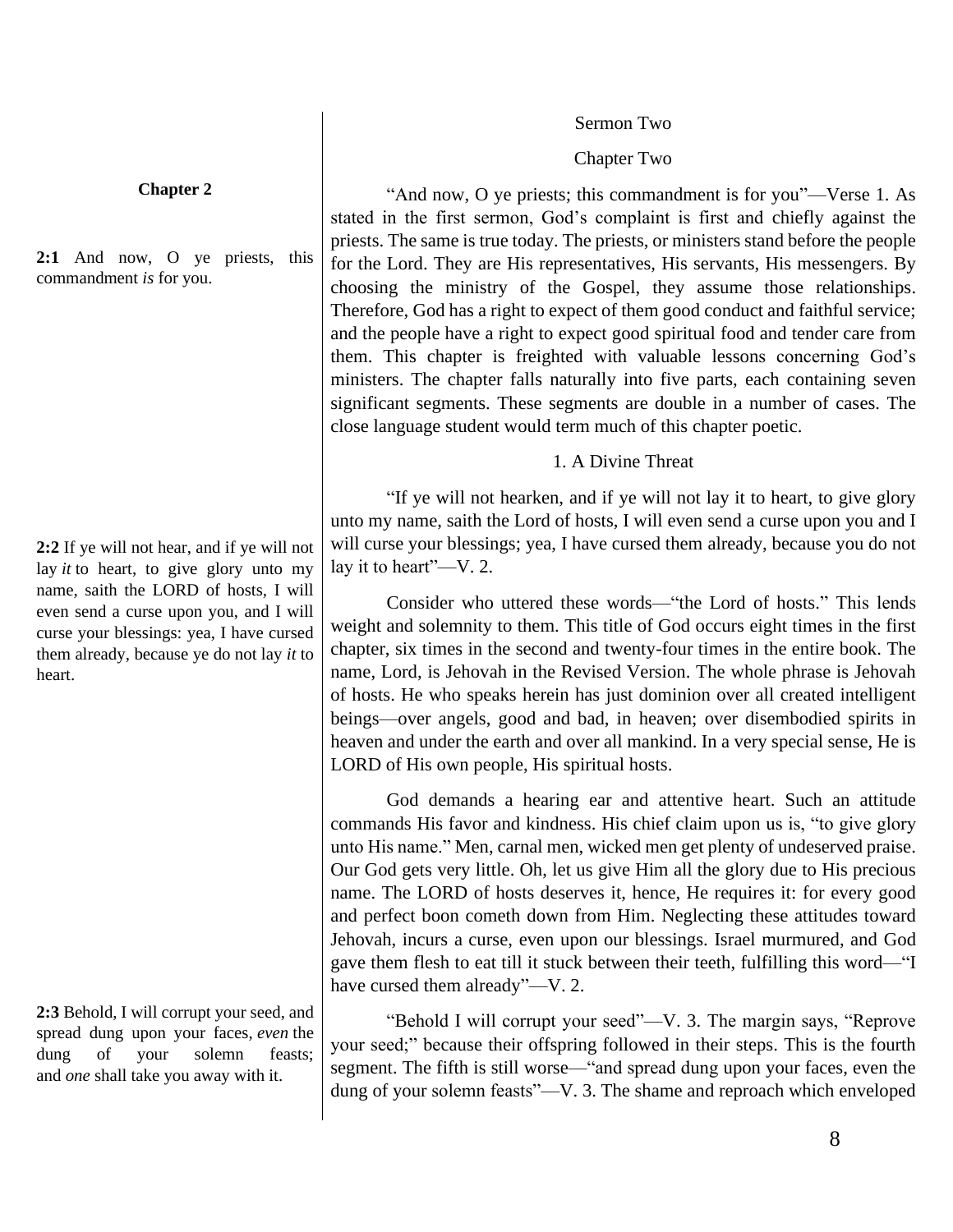**2:4** And ye shall know that I have sent this commandment unto you, that my covenant might be with Levi, saith the LORD of hosts.

**2:5** My covenant was with him of life and peace; and I gave them to him *for* the fear wherewith he feared me, and was afraid before my name.

those priests for their conduct before God was as if their faces were covered with refuse. Study the disgraceful conduct of Eli's sons and their deserved end—1 Sam. 2 and 4. "And one shall take you away with it"—V. 3. Thus was the "remnant of the house of Jeroboam" taken away—1 Kgs. 14:10. Finally, "and ye shall know that I have sent this commandment unto you, that my covenant might be with Levi, saith the Lord of hosts"—V. 4. God gives ample proof that His Word is His Word and not man's puny word. He had chosen Levi and covenanted that his offspring should be the priestly line; and He demonstrated it beyond contradiction. The unyielding sons of Levi, or Aaron, learned that to their deep sorrow and shame. Jehovah in every age sovereignly chose and equipped certain persons to know and declare His will, and make others to know it. He does the same today. Those who refuse and oppose them suffer for it.

# 2. Real Priests

"My covenant was with him of life and peace: and I gave them to him that he might fear; and he feared me and stood in awe of my name"—V. 5, R. V. This refers to the day the golden calf was made. God was displeased greatly and judged Israel. Moses exclaimed, "Who is on the Lord's side?"—Ex. 32:26. "And the children of Levi did according to the word of Moses"—Ex. 32:28. They "gathered themselves together unto him"—Ex. 32:26. Thus Levi earned the priesthood. See  ${}^{1}Ex.$  32:19-29. Verses 5 to 7 of our lesson chapter set forth seven important facts about true, acceptable priests of God. They contain excellent lessons for us, who are ministers today; for the character and qualifications of prophets and priests under both covenants are practically the same.

<sup>1</sup> Exodus 32:19-29 "And it came to pass, as soon as he came nigh unto the camp, that he saw the calf, and the dancing: and Moses' anger waxed hot, and he cast the tables out of his hands, and brake them beneath the mount. And he took the calf which they had made, and burnt *it* in the fire, and ground *it* to powder, and strawed *it* upon the water, and made the children of Israel drink *of it.* And Moses said unto Aaron, What did this people unto thee, that thou hast brought so great a sin upon them? And Aaron said, Let not the anger of my lord wax hot: thou knowest the people, that they are set on mischief. For they said unto me, Make us gods, which shall go before us: for *as for* this Moses, the man that brought us up out of the land of Egypt, we wot not what is become of him. And I said unto them, Whosoever hath any gold, let them break *it* off. So they gave *it* me: then I cast it into the fire, and there came out this calf. And when Moses saw that the people *were* naked; (for Aaron had made them naked unto *their* shame among their enemies:) Then Moses stood in the gate of the camp, and said, Who *is* on the LORD'S side? *let him come* unto me. And all the sons of Levi gathered themselves together unto him. And he said unto them, Thus saith the LORD God of Israel, Put every man his sword by his side, *and* go in and out from gate to gate throughout the camp, and slay every man his brother, and every man his companion, and every man his neighbour. And the children of Levi did according to the word of Moses: and there fell of the people that day about three thousand men. For Moses had said, Consecrate yourselves to day to the LORD, even every man upon his son, and upon his brother; that he may bestow upon you a blessing this day."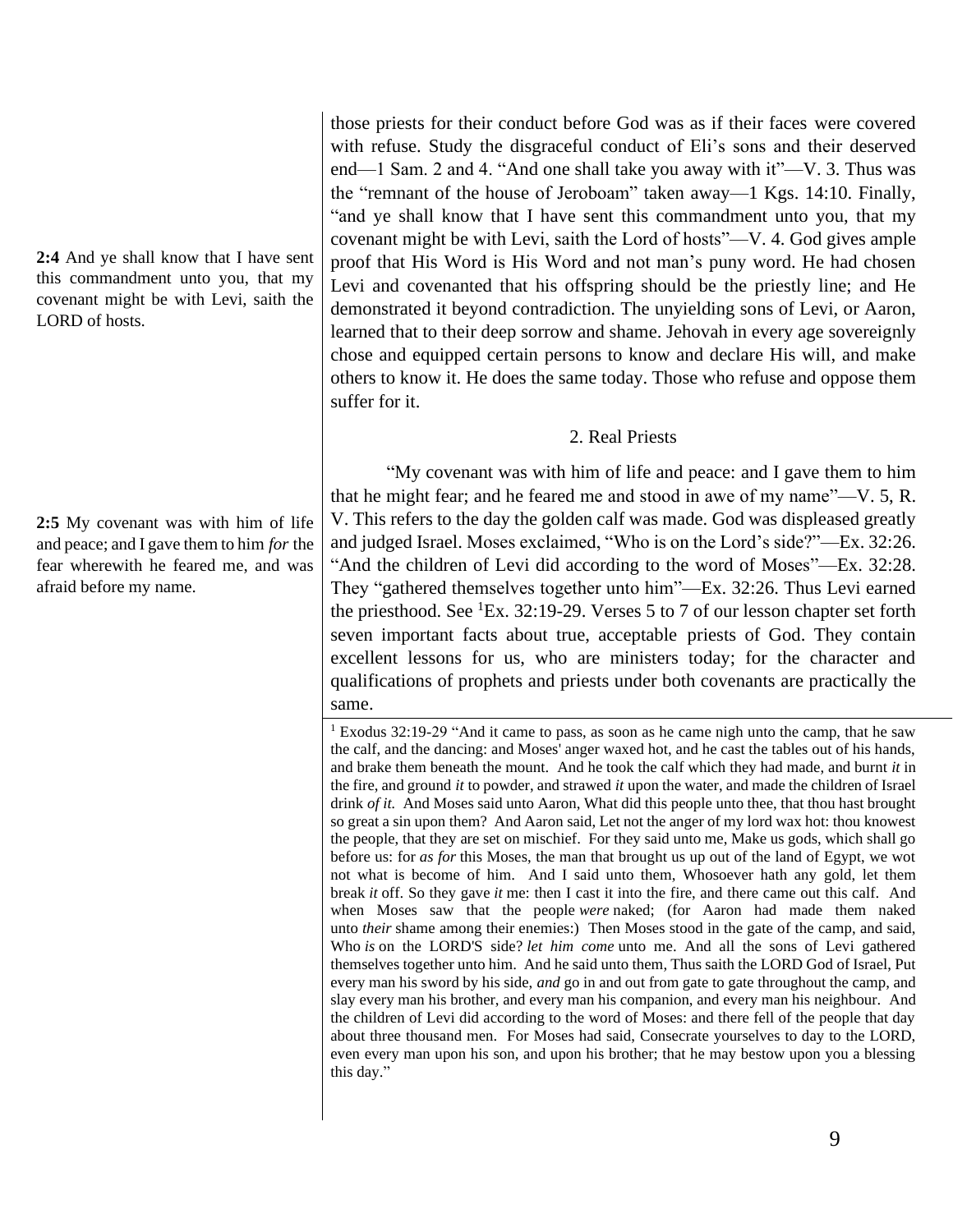"Life and peace" were the two main planks of that covenant. Reference is made to the words said to Phinehas  $(^1$ Num. 25:12) and to <sup>2</sup>Ezek. 34:25 and 37:26. Life is omitted in them; only peace is named. But we must bear in mind that as the Aaronic priesthood was only typical, so was also the covenant. The anti-typical covenant was made between the Father and His Son Jesus. Therefore, we read, that He was made a priest, "not after the law of a carnal commandment, but after the power of an endless life"—Heb. 7:16. "In Him was life, and the life was the light of men." His priesthood is eternal, the guarantee of our eternal salvation. Let the reader look up the three citations named above! God accept it as divine. The same facts are true of women whom Jehovah may choose and send forth as His ministers. will yet fulfill His covenant to Israel to the uttermost.

Why were life and peace given? "That he might fear; and he feared me and stood in awe of my name"—V. 5, R. V. Every true priest did as here stated; but Jesus revered the name of His Father in a sense and degree beyond all others. He showed no pity to the flesh and recognized no natural ties. Let us ministers be provoked to deep awe and reverence by those Old Testament priests and by the unflinching loyalty of Christ. Let us take Christ in us to stand in awe of His name and of the Father's name. "The law of truth was in His mouth"—V. 6. Of course "iniquity was not found in his lips"—V. 6. It is called "the Lord's law" in Ex. 13:9. We are apt always to regard the law as hard, cold and stern. It simply means the rule, or will of God. If our hearts are full of divine love and our minds full of divine truth, iniquity will not be found in our lips either. As Paul admonished, we should be imitators of him as he imitated Christ, to whom the above verse ultimately refers.

"He walked with me in peace and equity"—V. 6. What a testimony! A true priest, or minister enjoys the covenant of peace to the full. Jesus did nothing apart from His Father; neither should we. Even Enoch walked with God and had this testimony that he pleased God. Why may not we, who have Christ in us, our life and strength? Let us, God's servants, persistently say and believe that "it is no longer I that live; but Christ liveth in me, etc." *("nevertheless I live; yet not I, but Christ liveth in me" KJV)* (Gal. 2:20) and it is "Christ speaking in me," not weak toward others, but mighty in them $-32$ Cor. 13:3. Then we too shall walk and please Him. Then the following also will

<sup>3</sup> 2 Corinthians 13:3 "Since ye seek a proof of Christ speaking in me, which to you-ward is not weak, but is mighty in you."

**2:6** The law of truth was in his mouth, and iniquity was not found in his lips: he walked with me in peace and equity, and did turn many away from iniquity.

<sup>&</sup>lt;sup>1</sup> Numbers 25:12 "Wherefore say, Behold, I give unto him my covenant of peace:"

<sup>&</sup>lt;sup>2</sup> Ezekiel 34:25 & 37:26 "And I will make with them a covenant of peace, and will cause the evil beasts to cease out of the land: and they shall dwell safely in the wilderness, and sleep in the woods…Moreover I will make a covenant of peace with them; it shall be an everlasting covenant with them: and I will place them, and multiply them, and will set my sanctuary in the midst of them for evermore."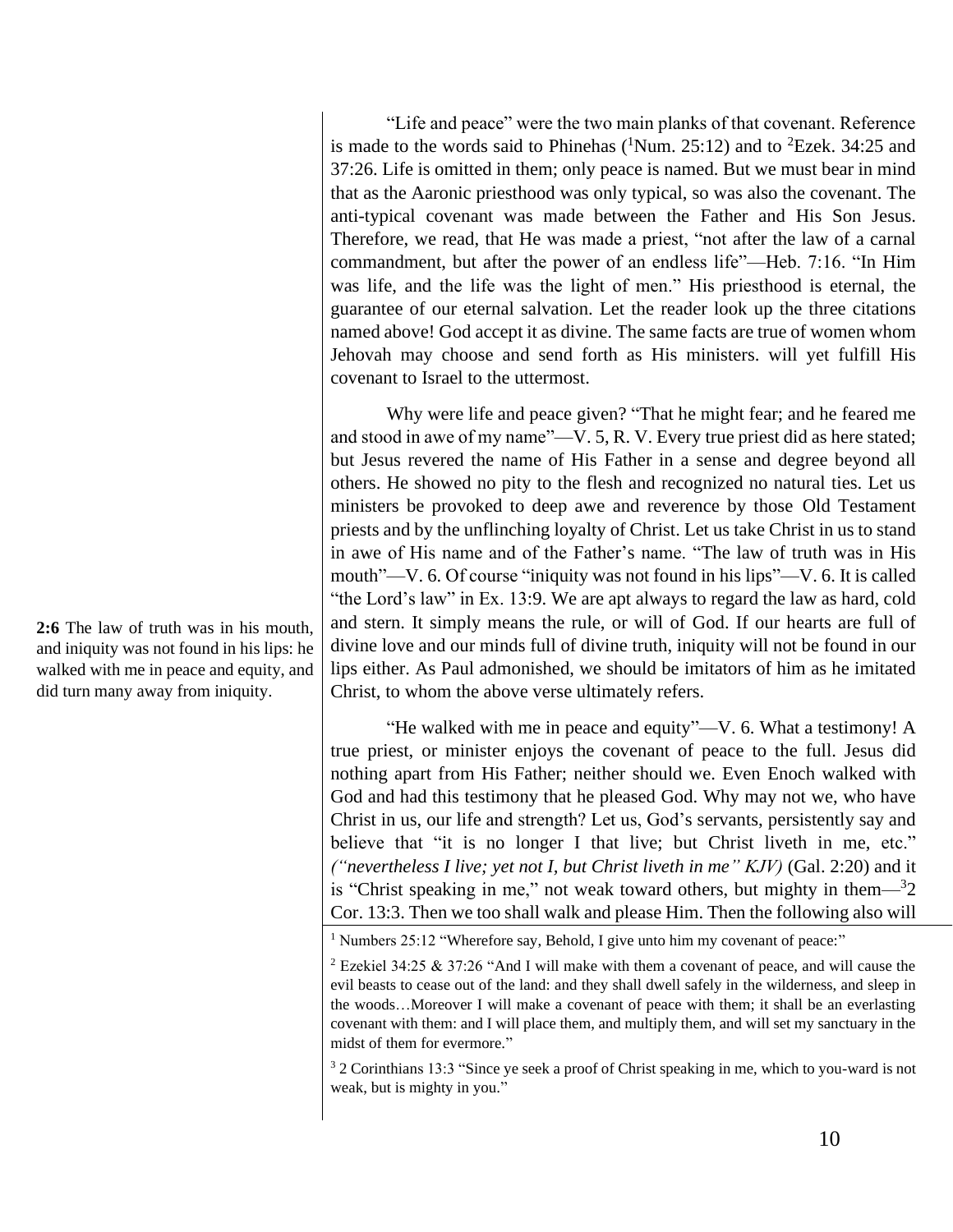**2:7** For the priest's lips should keep knowledge, and they should seek the law at his mouth: for he *is* the messenger of the LORD of hosts.

be true of us. "And did turn many away from iniquity"—Mal. 2:6. Our testimony and teaching will be effectual. We will bear fruit to God's glory and results will follow our ministries. The same Holy Spirit who enabled Jesus to go about doing good and healing the oppressed, will enable us to do the same mighty works.

"For the priest's lips should keep knowledge; and they should seek the law at his mouth"—V. 7. Such was the instruction given to the priests and people at the beginning, as declared in <sup>1</sup>Deut. 17:9. Ezra was a fine example of a true priest; "for he had prepared his heart to seek the law of the Lord and to do it, and to teach in Israel statutes and judgments" *("For Ezra had prepared his heart to seek the law of the LORD, and to do it, and to teach in Israel statutes and judgments." KJV)*—Ezra 7:10. The ministry of the priests, including Ezra, in Nehemiah's day, is praise-worthy. "So they read in the book in the law of God distinctly (or with interpretation) and gave the sense and caused them to understand the reading"—Neh. 8:8. Preachers should ponder this verse and imitate those sons of Aaron. Paul admonished Timothy, and thus admonishes all of us ministers, saying, "Preach the Word; study to show thyself approved unto God, rightly dividing the Word of truth" *("Study to shew thyself approved unto God, a workman that needeth not to be ashamed, rightly dividing the word of truth."—2 Tim. 2:15 KJV)* (lit. holding a straight course in the truth). Complaint comes to us continually from the pens and lips of God's people, that the shepherds do not instruct them in the Scriptures. They entertain the people with catchy stories and eloquent statements. What a pity! What a shame! Our blessed Lord set before us an example which we should seek earnestly to heed. Twice we read in Matthew, that He went about teaching and preaching and healing all manner of sickness—<sup>2</sup>Matt. 4:23 and 9:35. And He expects no less of us today. Happy and successful they who follow in His steps.

"For he is the messenger of the Lord of hosts"—V. 7. The Lord had definitely chosen Aaron and his sons to be His messengers. No one else could fill the priest's office. If he attempted to do so, he suffered for it. King Saul lost his kingdom because he forced himself to offer a burnt-offering, when he thought Samuel was not keeping his promise—l Sam. 13. Many men choose the Gospel ministry as an avocation, but are egregious failures, for God has not sent them. They may continue therein; but they do not minister God's Word.

<sup>1</sup> Deuteronomy 17:9 "And thou shalt come unto the priests the Levites, and unto the judge that shall be in those days, and enquire; and they shall shew thee the sentence of judgment:"

 $2$  Matthew 4:23, 9:35 "And Jesus went about all Galilee, teaching in their synagogues, and preaching the gospel of the kingdom, and healing all manner of sickness and all manner of disease among the people…And Jesus went about all the cities and villages, teaching in their synagogues, and preaching the gospel of the kingdom, and healing every sickness and every disease among the people."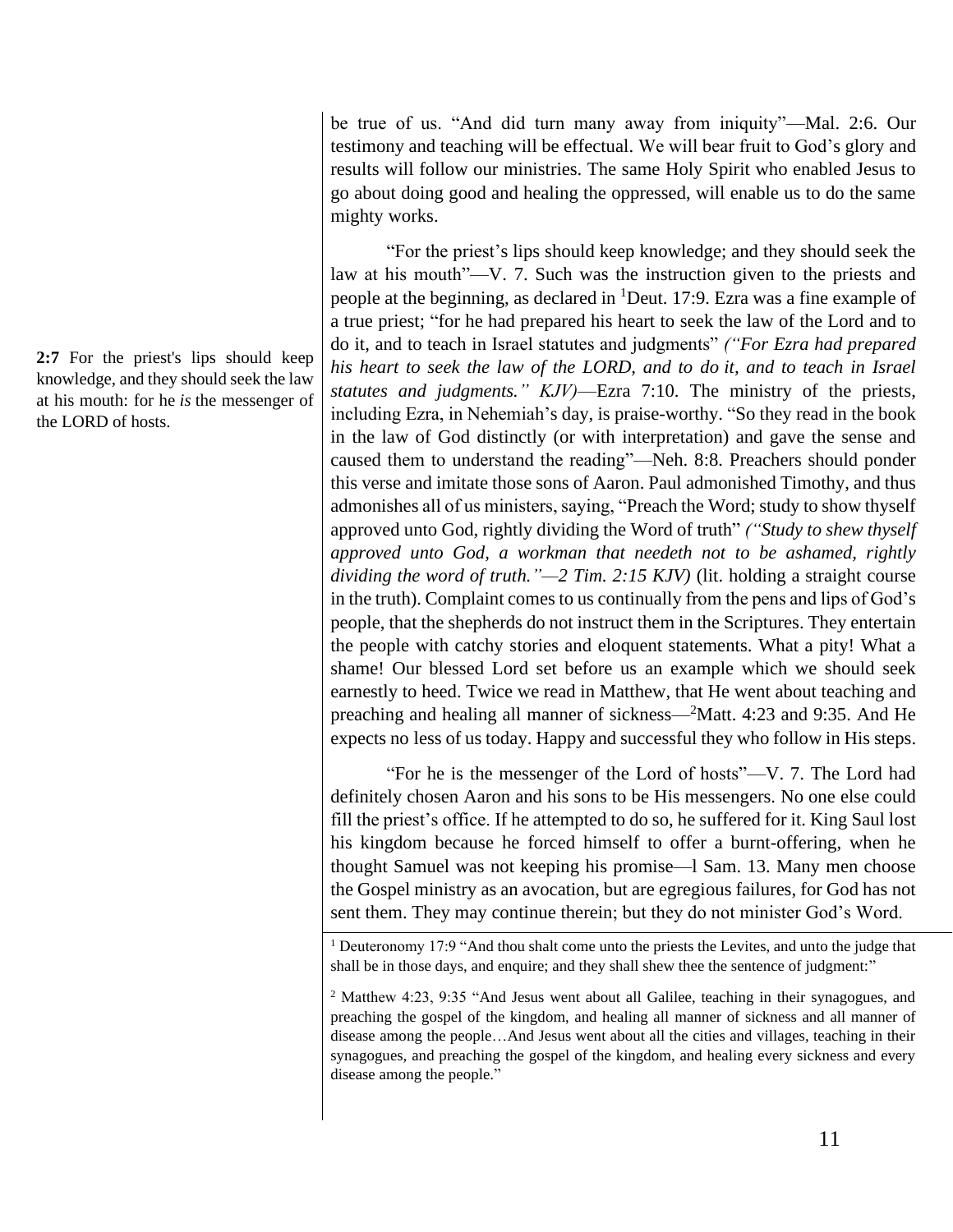**2:8** But ye are departed out of the way; ye have caused many to stumble at the law; ye have corrupted the covenant of Levi, saith the LORD of hosts.

**2:9** Therefore have I also made you contemptible and base before all the people, according as ye have not kept my ways, but have been partial in the law.

**2:10** Have we not all one father? hath not one God created us? why do we deal treacherously every man against his brother, by profaning the covenant of our fathers?

They lecture, make religious speeches, get a following, but prove to be false prophets. One who is really chosen by the Lord, brings the Lord's message. He does not need credentials from men to advertise him. "A man's gift maketh room for him"—Prov. 18:16. God credentials him and causes people to give heed to his message.

# 3. Unfaithful Priests

Verses 8 to 10 record seven pitiful facts concerning half-hearted and selfish priests. God said to them, First, "Ye are departed out of the way"—V. 8. They knew God's way and will, and were responsible for walking in it; for He would have enabled them to do so, if they had chosen His will. Second, as a result of departure, they "caused many to stumble at the law"—V. 8. It is a very solemn fact, that everyone of us exerts an influence over others. Especially is this true of people in an official place. If we go right, others will go right. If we go wrong, others will go wrong. Third, they "corrupted the covenant of Levi." A minister's misconduct makes it appear that the truth is evil. It misrepresents the Lord. Peter's compromise with legality, because he feared the Jews, made it appear that Christ was the minister of sin—<sup>1</sup>Gal. 2:17. To stand against the truth is to give God the lie.

Fourth, the Lord exposes such. "Therefore, have I also made you contemptible and base before all the people"—V. 9. Let no minister think that he can continue in his own self-devised way and get by. God will show him up. The spiritual will surely discover his departure from the truth. The full meaning of the departure of the priests from the way is stated in the fifth point. They were "partial in the law"—V. 9. The margin says, They lifted up the face against the law, which expresses the will of God. And no one can step out of God's way into his own way without going against God's will. It is for the people's safety, the Lord exposes self-seeking leaders and blows up their religious works. Sixth, priests, who start in their own way, go from bad to worse. They deal treacherously with their fellows, even with their brethren. How can they? "Have we not all one Father? Hath not one God created us?" (V. 10) the true saint inquires. We are members of the same family. "We be brethren" (Gen. 13:8), said Abraham to Lot. Rather than mistreat his nephew, or have strife, he suggested a peaceable separation. Seventh, what a sad climax is God's verdict of the priests' departure from the right way. He calls it, "Profaning the covenant of the fathers" (V. 10), the covenant which the Lord made to Abraham, Isaac and Jacob. Profanation against that covenant was against God's Son Jesus Christ, who is the very core and ultimate object thereof. Today, departure into one's own way, ends finally in, fearful defeat and shame, if not in modernism.

<sup>&</sup>lt;sup>1</sup> Galatians 2:17 "But if, while we seek to be justified by Christ, we ourselves also are found sinners, *is* therefore Christ the minister of sin? God forbid."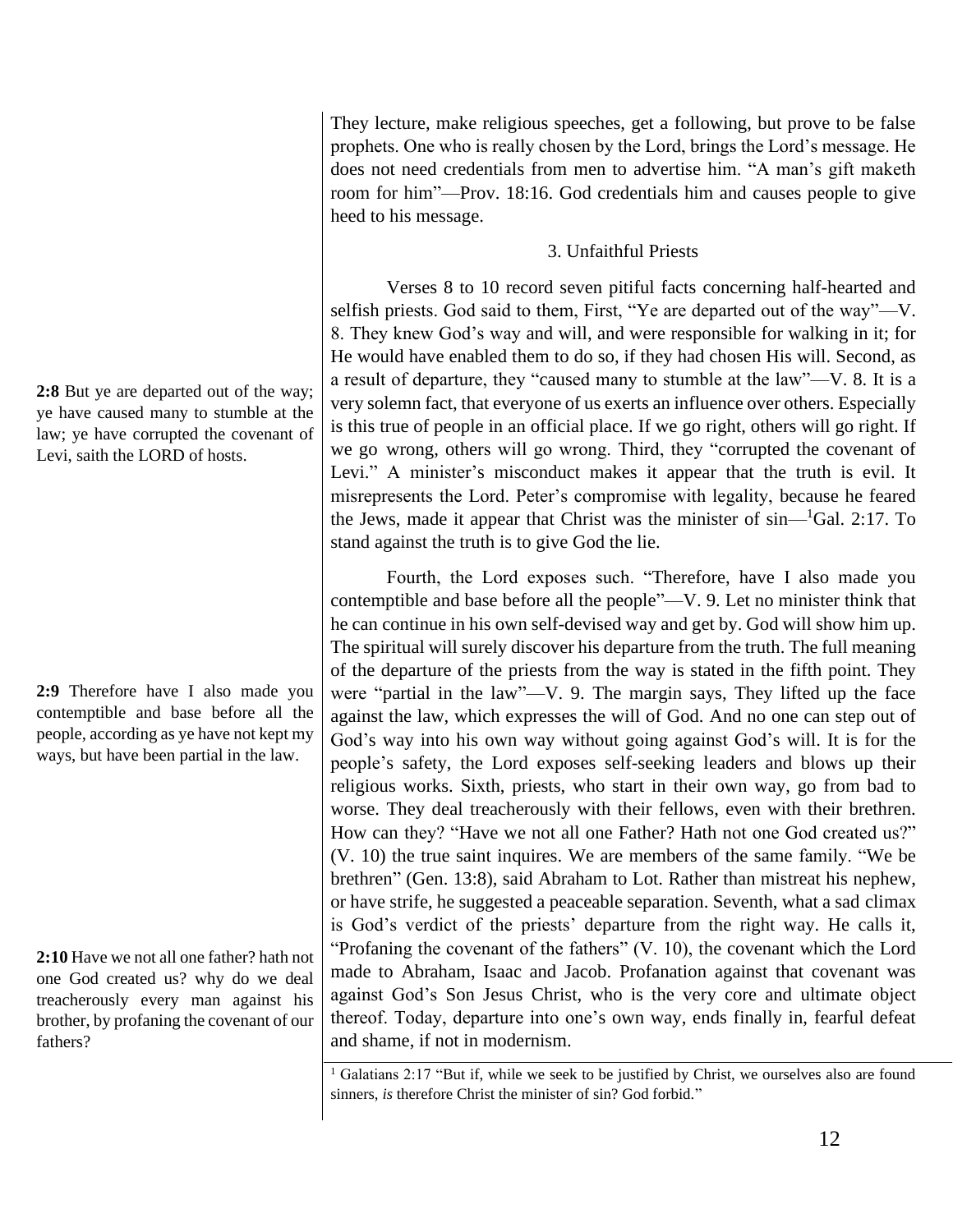What a warning to the servants of the Lord. Let us take it deeply to heart and flee from the first and smallest intimations of self-will and the faintest desires of going in our own way. Let us shun the ways of supposedly wise men and women, who appear to have fabulous success. Young ministers especially need to be wary of Satan's snares. Paul recognized the traps that trip them, some of which he named in 1 Tim. 6. He said concerning them, "But thou, O man of God, flee these things, and follow after righteousness, faith, love, patience, meekness" *("But thou, O man of God, flee these things; and follow after righteousness, godliness, faith, love, patience, meekness."—1 Tim. 6:11 KJV)*. Then later (2 Tim. 2:22), he exhorted, saying, "Flee also youthful lusts." Doubtless he meant the lusts for an easier place, a ministry with less persecution, popular, promising and on a larger scale. Others have great success. Why not I? Persons with strong will, strong personality, self-conceit and great ambitions are easily trapped by the enemy here. Many young fellows seemingly are making it go today; but in God's sight, they are on the rocks of spiritual defeat. Let us profit by the failures of others.

#### Sermon Three

"Judah hath dealt treacherously and an abomination is committed in Israel and in Jerusalem"—Chap. 2:11. Judah's failure is briefly described in verses 11 to 13. This portion also falls into seven segments. Judah's chief error is expressed in the first statement—She "hath dealt treacherously." We saw that this was one of the last complaints laid against the priests. Now the whole tribe is accused of the same wicked conduct. Five times this charge is mentioned in this chapter. Treachery means deceit, trickery, unfaithfulness to a trust, the breaking of an alliance. How sad that God's people thus mistreat one another; but it is sure to follow a self-chosen path if the old man is not judged. The Lord's estimate of that conduct is expressed in calling it "an abomination," that is, an impure, detestable vice.

"For Judah hath profaned the holiness of the Lord which He loved"— V. 11. The priests had profaned the covenant of the fathers. This charge goes further back; for God's holiness preceded His covenant and gave birth to it. It is a very serious thing to tamper with and belie the holiness of Jehovah. We are exhorted to praise the beauty of holiness and give thanks at the remembrance of His holiness. God's throne is a throne of holiness and He has sworn by His holiness. We, who believe, are partakers of His holiness, having been created in righteousness and true holiness; and we are to bring forth fruit unto holiness (the sanctification), without which no man shall see the Lord— $^1$ Heb. 13:15.

"And hath married the daughter of a strange god"—V. 11. Ezra 9

**2:11** Judah hath dealt treacherously, and an abomination is committed in Israel and in Jerusalem; for Judah hath profaned the holiness of the LORD which he loved, and hath married the daughter of a strange god.

<sup>&</sup>lt;sup>1</sup> Hebrews 13:15 "By him therefore let us offer the sacrifice of praise to God continually, that is, the fruit of *our* lips giving thanks to his name."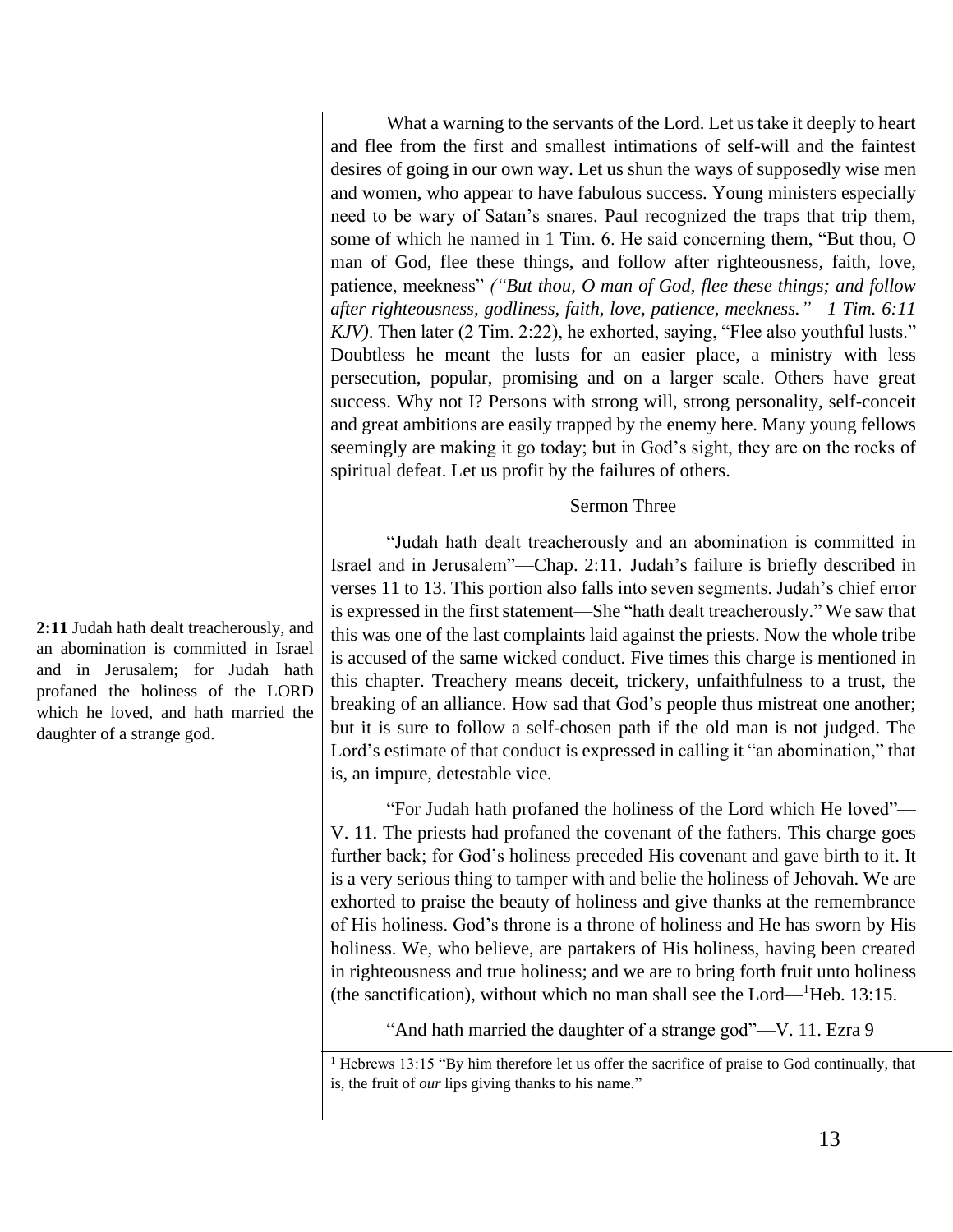records a painful description of that transgression. "The holy seed have mingled themselves with the people of the lands" *("the holy seed have mingled themselves with the people of those lands"—Ezra 9:2 KJV)*. The princes and rulers were chief in that trespass. They engaged in the abominations of the heathen. Ezra's loyal heart was deeply grieved and heavy. In his fervent prayer, he exclaimed, "O my God, I am ashamed and blush to lift up my face to thee, my God; for our iniquities are increased over our head and our trespass is grown up unto the heavens." (Ezra 9:6). "Should we again break thy commandments and join in affinity with the people of these abominations? Wouldest thou not be angry with us till thou hadst consumed us, so that there should be no remnant?" *("Should we again break thy commandments, and join in affinity*  with the people of these abominations? wouldest not thou be angry with us till *thou hadst consumed us, so that there should be no remnant nor escaping?— Ezra 9:14 KJV)*. Here is where Paul found his burning material for 2 Cor. 6:14- 18—"Be ye not unequally yoked together with unbelievers; for what fellowship hath righteousness with unrighteousness? and what communion hath light with darkness?" etc. Many Saints never learn the experimental care of God and His fatherly love and fellowship; they never become sons of God in experience because they mix with the world, which He pronounces "unbelievers, unrighteousness, darkness, infidelity and idolatry."

"The Lord will cut off the man that doeth this"—V. 12. Yes, if we do not cut ourselves away from worldly alliances, we will be cut off from fellowship with the Father and from His protection and service. Even tho' one be "master and scholar," there is no escape; for God cannot condone such mixture. Sometimes in testimony and preaching, men think to pull the wool over other people's eyes and make them believe that they have the victory; but spiritual listeners discern the emptiness and want of reality in them. Such men are severed by God's providences from the faithful flock; for He determines to keep His house clean. The clause, "him that offereth an offering unto the Lord of hosts" (V. 12) is explained in Neh. 13. The Lord cannot accept the worship and service of ministers who continue in unholy and unscriptural associations. An assembly cannot put up with their ministry and go on faithfully with God. Therefore, He raises up a Nehemiah, who thrusts them out by the Word of God, which is living and energetic.

"And this have ye done again, covering the altar of the Lord with tears, etc." (V. 13) have I done? What harm is there in that? Oh, do you want to put me under law? You are not my boss. If children impudently address their parents after that fashion, generally they slap them in the face and send them away with a severer chastisement; but the Lord in mercy replies to his impudent servants and gives them an opportunity to repent and mend their ways.

**2:12** The LORD will cut off the man that doeth this, the master and the scholar, out of the tabernacles of Jacob, and him that offereth an offering unto the LORD of hosts.

**2:13** And this have ye done again, covering the altar of the LORD with tears, with weeping, and with crying out, insomuch that he regardeth not the offering any more, or receiveth *it* with good will at your hand.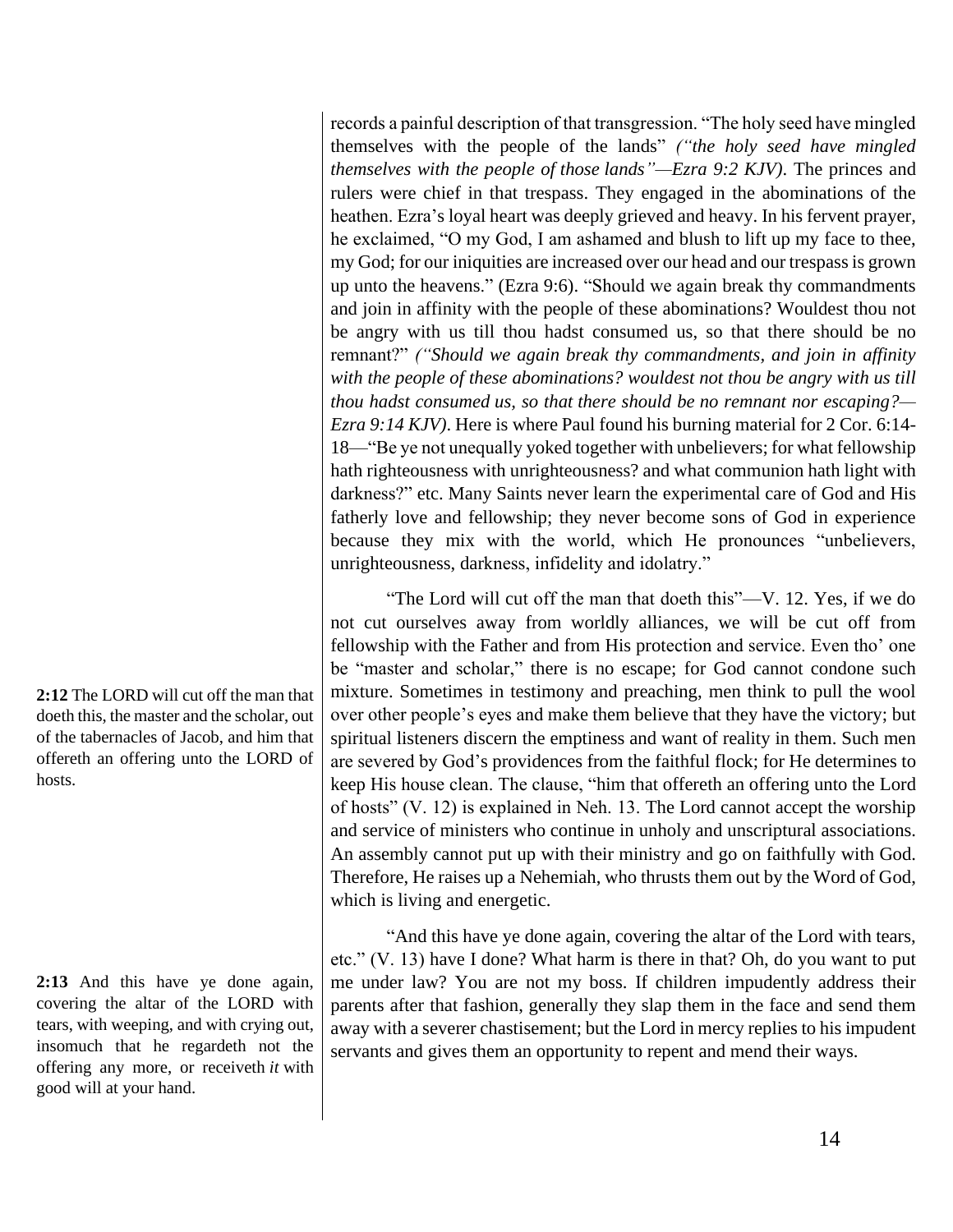**2:14** Yet ye say, Wherefore? Because the LORD hath been witness between thee and the wife of thy youth, against whom thou hast dealt treacherously: yet *is* she thy companion, and the wife of thy covenant.

**2:15** And did not he make one? Yet had he the residue of the spirit. And wherefore one? That he might seek a godly seed. Therefore take heed to your spirit, and let none deal treacherously against the wife of his youth.

The question, "wherefore?" refers to the scathing divine threat in verses 12 and 13. Why would God cut off such priests? Here is the plain answer— "Because the Lord hath been witness between thee and the wife of thy youth"— V. 14. Four arguments are given here against unfaithful treatment of a man against his wife. She is his companion; for he chose her to be such. He ought therefore to treat her Have you observed how pious some leaders act? They have a faculty of crying and whining. They seem very religious, make loud and long prayers, squeeze out pious tears and sobs and fool the people. But God knows the life and the heart. He cannot endorse, nor bless apologetical speeches and prayers. They court sympathy and sometimes get it from the fleshly minded, but not from the spiritual. Neither the Lord, nor His faithful flock can receive such service, or worship.

#### Five Questions Answered

"Yet ye say, Wherefore?" The remaining four verses of chapter 2 record and answer to the three selfish and unfair questions propounded by unfaithful priests. God answers by asking two other questions, and explains. Is it not strange that people can insult the Lord, walk in the flesh, follow their own lusts, then when chastised and corrected for it, inquire of Him why He punishes them? They even say, "Wherein have we wearied Him? or where is the God of judgment?"—V. 17. I have heard them say, Well, what as his companion. She is the wife of his covenant; that is, he made overtures and promises to her. He promised to be faithful to his companion, and would allow no other lover to come between. That is man's side. But there are two items on God's side. "And did not He make one?" (V. 15) Yes, did not the Lord create Adam and Eve, two persons, and join them together as one? "And what God has joined together, let no man put asunder" *("What therefore God hath joined together, let not man put asunder."—Mark 10:9 KJV)*. If a Christian man has chosen a lady to be his wife, believing that God has joined them, he should not deal treacherously toward her. If she misconducts herself and leaves him, then he is free—l Cor. 7. And Jehovah "had the residue (or excellency) of the Spirit" (V. 15), with which he was ready to anoint the priest and enable him to do God's will. Divinely-appointed priests, or ministers, are also divinely equipped. "As thy day, so thy strength shall be" *("as thy days, so shall thy strength be."— Deut. 33:25 KJV)*, saith the Lord. He has always met His servants, if they were honest and wholehearted toward Him and sought only His glory. He is no different today; hence, He has some true, unselfish servants now. To everyone who cries out to Him in faith, He gives the excellency of the Spirit.

"And wherefore one? That He might seek a godly seed" (V. 15). Adam and Eve were made one, that sometime down the line of their offspring, a child might be born, who should be the great Benefactor of mankind. He should be "a godly seed, or a seed of God"—See margin. But they failed the Lord.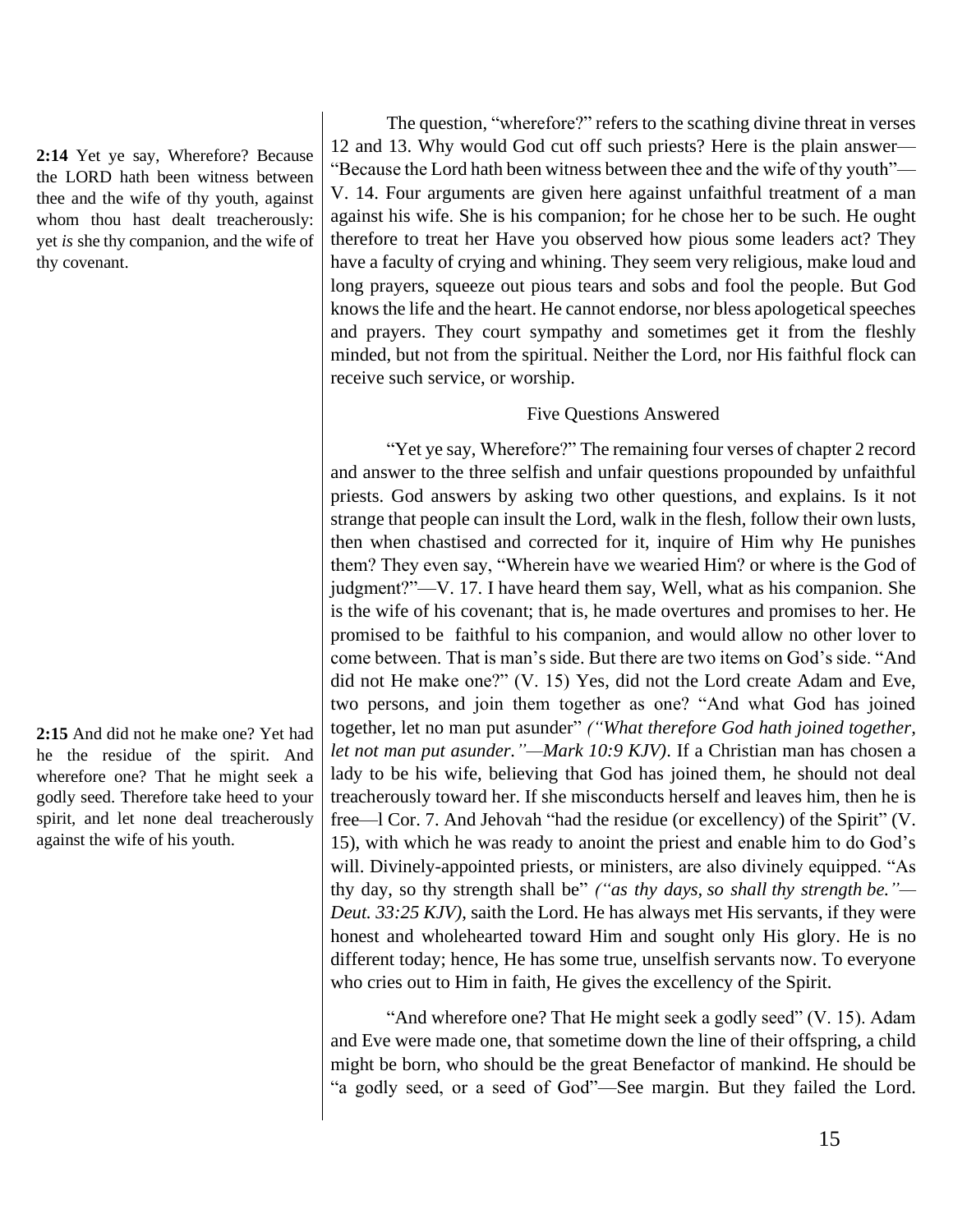**2:16** For the LORD, the God of Israel, saith that he hateth putting away: for *one* covereth violence with his garment, saith the LORD of hosts: therefore take heed to your spirit, that ye deal not treacherously.

**2:17** Ye have wearied the LORD with your words. Yet ye say, Wherein have we wearied *him*? When ye say, Every one that doeth evil *is* good in the sight of the LORD, and he delighteth in them; or, Where *is* the God of judgment?

Adam's immediate descendants were human only and sinful. He begat a son in his own likeness; that is, sinful. But the seed of God, the Lord Jesus, is "holy, harmless, undefiled" (Heb. 7:26). The marriage of every priest should be intact and never broken, because his son was a reminder of the promised seed of God, announced in  ${}^{1}$ Gen. 3:15. Furthermore, the marriage relation foreshadows the union between God and His people. God is faithful to His own. He never deals treacherously with them. He might possibly have found some brighter and abler folk among the nations; for Jesus said, "The people of this world are wiser in their generation than the children of light" *("for the children of this world are in their generation wiser than the children of light."—Luke 16:8 KJV)*. But He never flirted with the nations. He loved His people and sought their comfort, happiness and usefulness. He does so yet. Praise His name! Every man who marries should be a type of Christ, the coming glorious Bridegroom. Every woman who marries should be a type of the Bride of Christ. This is the meaning of Paul's injunctions to husbands and wives in Eph. 5. Ministers especially should set the example in this respect before the saints. The God of Israel hateth putting away. He divorced Israel, because He was compelled to do so; but there will never be a divorce between Jesus and His heavenly bride.

"Ye have wearied the Lord with your words. Yet, we say, Wherein have we wearied Him?"—V. 17. What a charge Jehovah was compelled to file against His representatives, the priests. Is it possible that men can make the Almighty God weary? Yes, His heart grows tired of His people's insincerity, unfaithfulness, unreality, lightness and falsehood. He is deeply grieved and pained. Then, what is worse, they ask the impudent question, "Wherein have we wearied Him?" (V. 17) as if they did not know. God quickly and plainly answers, stating, "When ye say, Everyone that doeth evil is good in the sight of the Lord and He delighteth in them"—V. 17. In speaking thus, the priests acknowledged that some of them did wrong. And they knew very well that God abominated all kinds of wrong-doing. "Cease to do evil; learn to do well," is His injunction—Isa. 1:16, 17. He condemns calling evil good, and good evil. He delights only in faith and obedience; for He furnishes the enabling to believe and obey.

One of the most deplorable things today is lasciviousness, and treating such conduct lightly, and even teaching that God overlooks and does not hold it against us, because He knows we are weak. Paul bewailed such a state of mind. Some sinned, but failed to repent of their uncleanness, fornication and lasciviousness— $2$  Cor. 12:21. Jude (v. 4) wrote of those who are "turning the

<sup>&</sup>lt;sup>1</sup> Genesis 3:15 "And I will put enmity between thee and the woman, and between thy seed and her seed; it shall bruise thy head, and thou shalt bruise his heel."

<sup>2</sup> 2 Corinthians 12:21 "Truly the signs of an apostle were wrought among you in all patience, in signs, and wonders, and mighty deeds."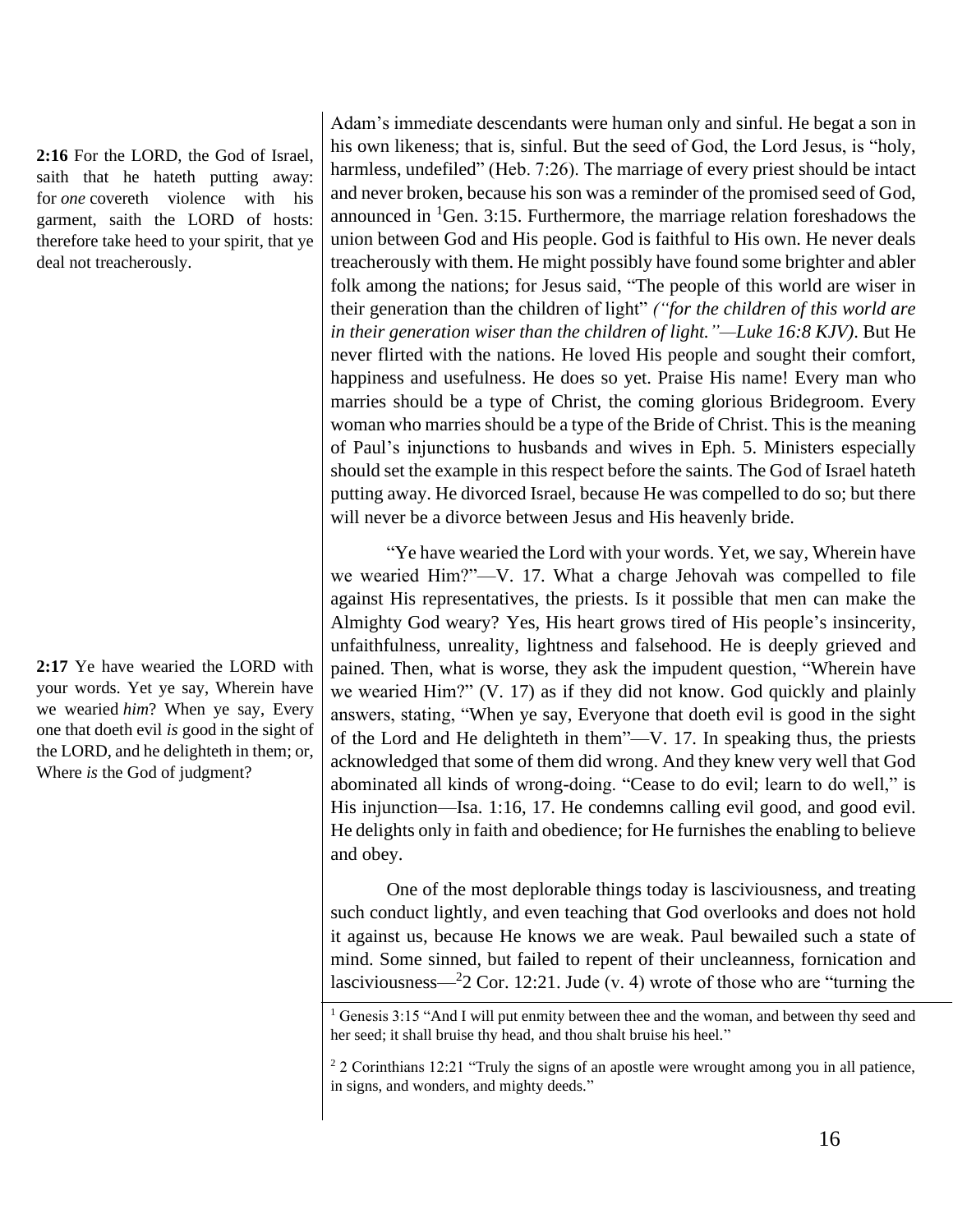grace of our God into lasciviousness." They take advantage of grace and abuse it. Some fanatics on eternal security teach that we may do as we please, let the natural man run riot, and God does not care. Then some enemies of divine grace, declare that we also teach such a devilish heresy. Nay, we teach a life of victory over the flesh; not only that it is possible, but the Lord requires it, because He has made ample provision for it. Paul's Gospel shows us the way of overcoming and the Holy Spirit leads us in that way and becomes our enabling to overcome. Malachi taught this triumph over evil. Note the priests' last query—

"Where is the God of judgment?" (V. 17) as if God were indifferent to their evil conduct. That very question wearied the Lord. Evidently such people have no conscience before God. He is not in their thoughts. They do not believe that "the eyes of the Lord are in every place, beholding the evil and the good"— Prov. 15:3. If they read the second and third chapters of Revelation, they have their eyes closed. Jesus as Judge is even now walking in the midst of the churches, discerning the evil and the good, condemning the one and confirming the other, threatening chastisement of the former and promising rewards to the latter. Nothing is plainer than that we shall be judged for the deeds done in the body, whether good or bad— $12$  Cor. 5:10. Men expect the wicked to be judged; but 1 Pet. 4:17 declares, that "judgment must begin at the house of God." Oh, let us heed Paul's earnest words—"Let no man despise thy youth; but be thou an example of the believer, in word, in conversation, in love, in spirit, in faith, in purity. Till I come, give attendance to the reading, to the exhortation, to the doctrine" *("Let no man despise thy youth; but be thou an example of the believers, in word, in conversation, in charity, in spirit, in faith, in purity. Till I come, give attendance to reading, to exhortation, to doctrine." KJV)*—l Tim. 4:12, 13.

<sup>1</sup> 2 Corinthians 5:10 "For we must all appear before the judgment seat of Christ; that every one may receive the things *done* in *his* body, according to that he hath done, whether *it be* good or bad."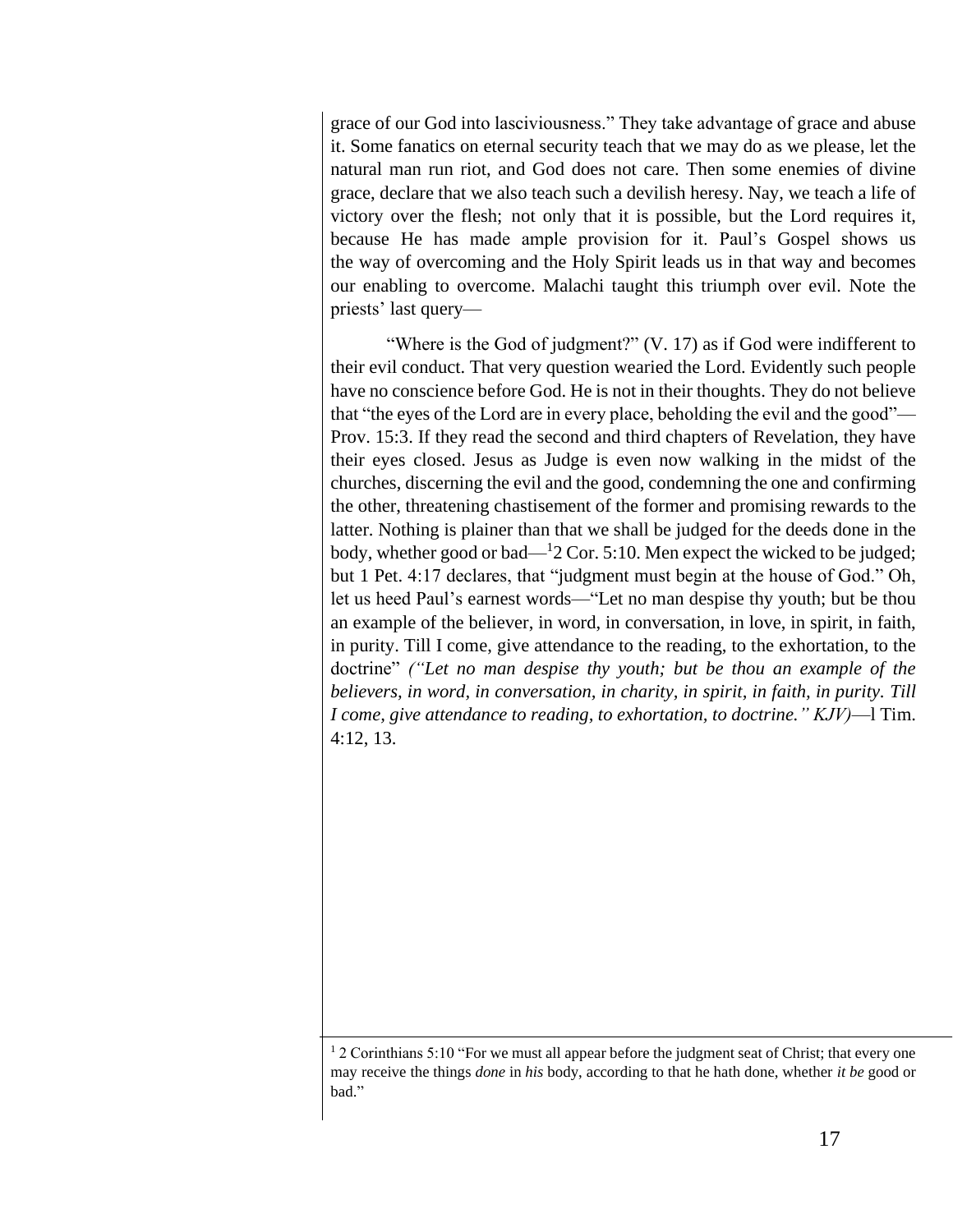#### Sermon Four

# Chapter Three

"Behold, I will send my messenger, and he shall prepare the way before me; and the Lord, whom ye seek, shall suddenly come to His temple, even the messenger of the covenant, whom ye delight in; behold, He shall come, saith the LORD of hosts"—Mal. 3:1.

Two messengers are mentioned in this verse. The first, "my messenger," refers to the incomparable John the Baptist; for the above words are quoted in  ${}^{1}$ Matt. 11:10 with reference to him. Jesus there gives a great eulogy of John as His fore-runner. It requires more than a casual reading of his career in the Gospels to arrive at a worthy appreciation of him and his ministry. We ministers may learn some very deep and valuable lessons from him. The other, "the messenger of the covenant" (V. 1), refers to our adorable Lord Jesus. He is the chief Messenger. The same Heb. word "malak," here translated "angel" in the Old Testament. See for examples  ${}^{2}$ Gen. 22:15 and  ${}^{3}$ Isa. 63:9. In the New Testament, the Greek word "aggelos," or angel, is rendered "messenger" fewer than a dozen times. In both Testaments the term means messenger. The "covenant" refers to Gen. 15, where we read that "the Lord made a covenant with Abram"—Gen. 15:18. It was the covenant of grace, of which God's Son is the leading character. He is Abraham's seed after the flesh.

Two Hebrew words are translated "Lord" in this verse. The first one is "Adon," in Heb., and means Master. David called Him "my Lord" in Psa. 110:1, and quoted in Matt. 22:44. He is termed "Lord and Christ" in Acts 2:36, and the "one Lord" in Eph. 4:5. He is the Head, or Master of His body, the church. This is one of the trinity of titles, which He bears in the New Testament —The Lord Jesus Christ. The other Heb. word here for "LORD" is "Adonai," in the R. V. rendered Jehovah. Jehovah of hosts saith that the Lord, the Angel of the covenant will come.

The clauses, "whom ye seek" and "whom ye delight in," are significant. The first advent of the Lord Jesus is not mentioned, not even intimated. The Prophet leaps over His human birth and on over this church age to His second glorified advent. When Jesus came in lowly guise, the nation rejected Him.

<sup>1</sup> Matthew 11:10 "For this is *he*, of whom it is written, Behold, I send my messenger before thy face, which shall prepare thy way before thee."

<sup>2</sup> Genesis 22:15 "And the angel of the LORD called unto Abraham out of heaven the second time,"

<sup>3</sup> Isaiah 63:9 "In all their affliction he was afflicted, and the angel of his presence saved them: in his love and in his pity he redeemed them; and he bare them, and carried them all the days of old."

**3:1** Behold, I will send my messenger, and he shall prepare the way before me: and the Lord, whom ye seek, shall suddenly come to his temple, even the messenger of the covenant, whom ye delight in: behold, he shall come, saith the LORD of hosts.

#### **Chapter 3**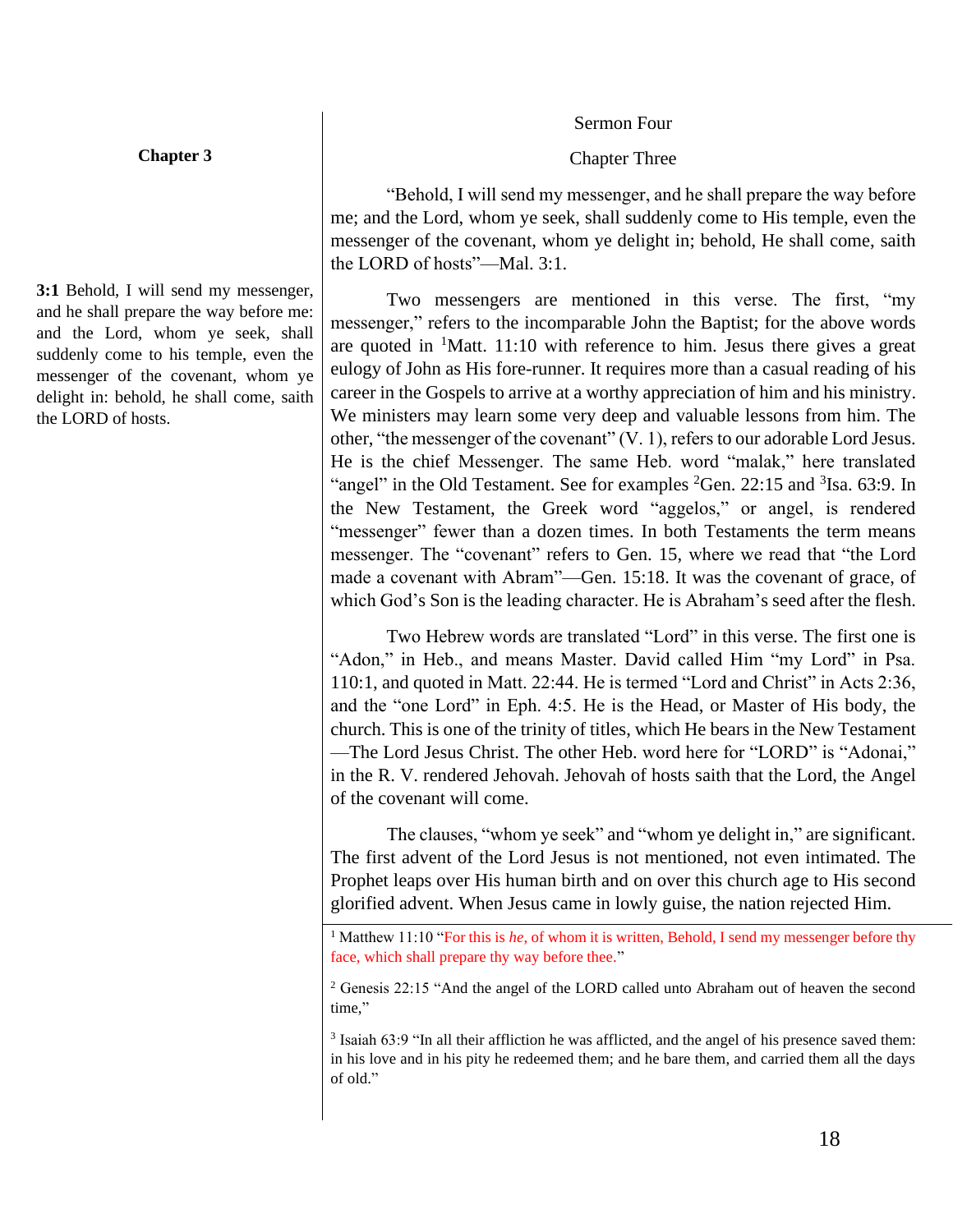**3:2** But who may abide the day of his coming? and who shall stand when he appeareth? for he *is* like a refiner's fire, and like fullers' soap:

**3:3** And he shall sit *as* a refiner and purifier of silver: and he shall purify the sons of Levi, and purge them as gold and silver, that they may offer unto the LORD an offering in righteousness.

**3:4** Then shall the offering of Judah and Jerusalem be pleasant unto the LORD, as in the days of old, and as in former years.

**3:5** And I will come near to you to judgment; and I will be a swift witness against the sorcerers, and against the adulterers, and against false swearers, and against those that oppress the hireling in *his* wages, the widow, and the fatherless, and that turn aside the stranger *from his right*, and fear not me, saith the LORD of hosts

They would not accept the Babe of Bethlehem, nor the despised Nazarene. They were looking for a mighty deliverer, who would at once fight their national battles and restore the kingdom to Israel. They despised the Man who aimed at the throne by the way of the cross, because, that meant their death also. They sought for and delighted in a powerful conqueror. Even today, the Jews are looking for such a one as their Messiah and King. But when He comes, they will be compelled to acknowledge the Man of Nazareth and the Victim of Calvary. He will judge and deliver Israel from the standpoint of the cross, having died in their stead and risen for their justification.

# To Execute Judgment

The two following verses describe the nature of Jesus' coming. His severe judgment of the nations is here implied. "The day of His coming" (V. 2) is the judgment period mentioned by so many of the Old Testament prophets. It spans nearly seven years. The question is asked, "Who may abide" that day? Only those who will surrender to God; and some of them will suffer physical death because of their faith in God; but their souls will be saved. "And who shall stand when He appeareth? for He is like a refiner's fire and like fuller's soap?"—V. 2. The dross of international boast, strength, pomp and pride will be consumed by the fires of divine judgment. All the devil-directed nations of the world will be the fuel of just wrath in those dark days. The Lord will not be in a hurry; "He shall sit as a refiner and purifier of silver; and He shall purify the sons of Levi and purge them as gold and silver"—V. 3. He will kindle the purifying flame and watch over it with a jealous eye. Thru Isaiah (1:25) God said, "I will turn my hand upon thee and purely purge away thy dross and take away all thy tin." To what purpose? "That they may offer unto the Lord an offering in righteousness"—V. 3. Then Jerusalem will be a holy city and Israel a righteous nation. We saw in the previous lessons, that God's complain was chiefly against the priests. Therefore, His cleansing chastisements will be applied first to the priests, that is, the sons of Levi. When they accept the truth and its saying effects, "then shall the offering of Judah and Jerusalem be pleasant unto the Lord"—V. 4.

Verse 5 indicates the Lord's unsparing attitude against those who will not accept the divine process of purification. He says, "And I will come near to you to judgment; and I will be a swift witness against the sorcerers and against the adulterers and against false swearers and against those that oppress (mar. defraud) the hireling in his wages (and that defraud) the widow and the fatherless, and that turn aside the stranger (refusing to help him) and fear not me, saith Jehovah of hosts." The clause, "fear not me," explains why some will be guilty of the afore-named wicked things. They will perish with unbelieving Gentiles. He is faithful and just, saying, "For I am Jehovah: I change not; therefore ye sons of Jacob are not consumed"—V. 6 R.V. I will fulfill all my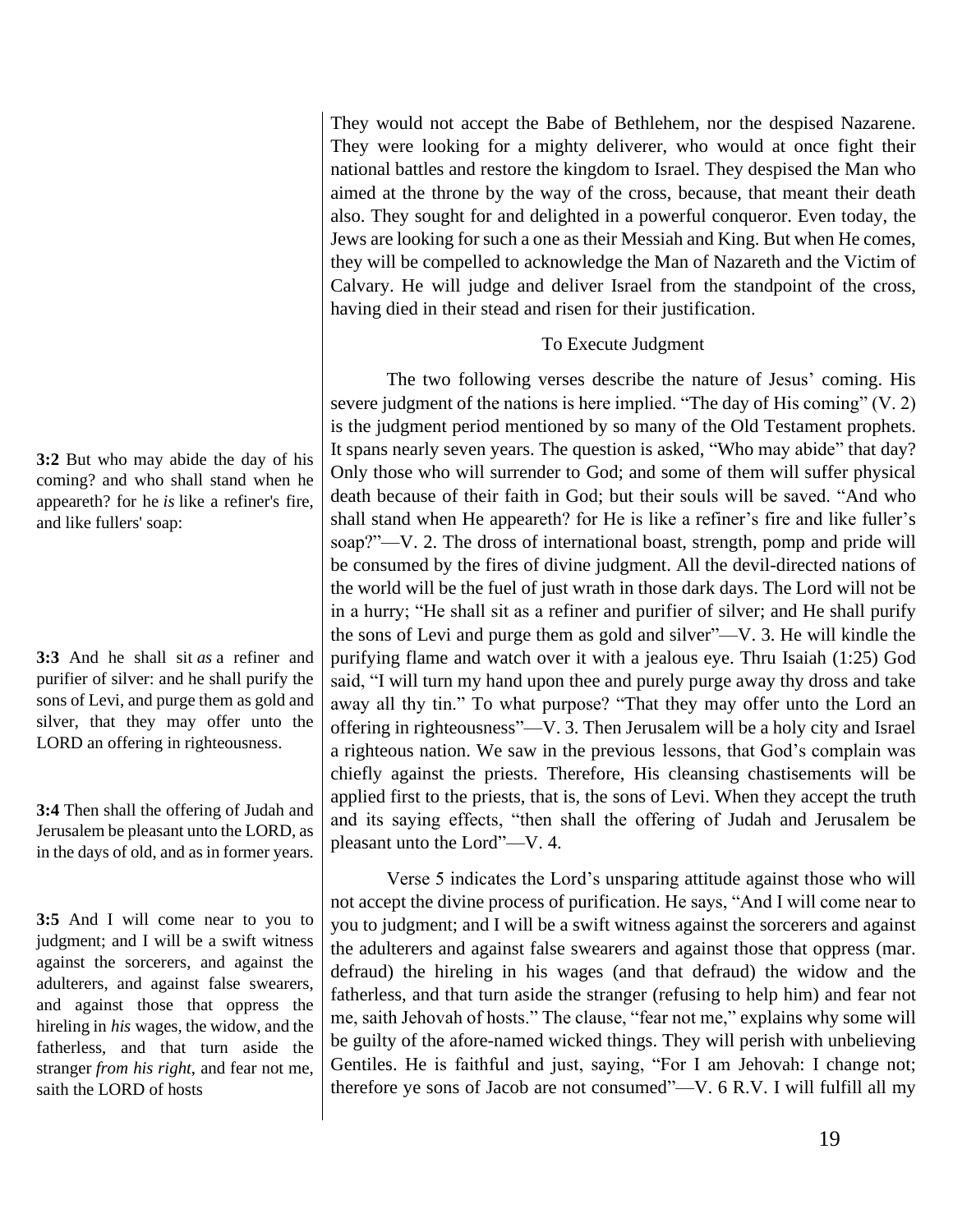**3:6** For I *am* the LORD, I change not; therefore ye sons of Jacob are not consumed.

**3:7** Even from the days of your fathers ye are gone away from mine ordinances, and have not kept *them*. Return unto me, and I will return unto you, saith the LORD of hosts. But ye said, Wherein shall we return?

| 3:8 Will a man rob God? Yet ye have    |
|----------------------------------------|
| robbed me. But ye say, Wherein have we |
| robbed thee? In tithes and offerings.  |

**3:9** Ye *are* cursed with a curse: for ye have robbed me, *even* this whole nation.

**3:10** Bring ye all the tithes into the storehouse, that there may be meat in mine house, and prove me now herewith, saith the LORD of hosts, if I will not open you the windows of heaven, and pour you out a blessing, that *there shall* not *be room* enough *to receive it*.

covenant promises to you and concerning you. I will punish the nations which sought your destruction, and will save you from your sins and from the thralldom of the Gentiles.

### Jacob's Penuriousness

"Even from the day of your fathers, ye are gone away from mine ordinances and have not kept them. Return unto me and I will return unto you, saith Jehovah of hosts. But ye said, Wherein shall we return?"—V. 7. The word ordinances means also statutes, or decrees. In verse 14, it is another word, which means a watch, a guard, or observation. The next three verses indicate what particular statute is meant, and in what they should return. Jehovah answers Israel's query by a significant question.

"Will a man rob God?"—V. 8. It never occurs to people that they are robbers of God. Hence, He says further, "Yet ye have robbed me"—V. 8. They could not understand, but put another query, saying, "Wherein have we robbed thee?"—V. 8. Then the Lord put His finger on the weak spot, the most touchy spot with most folk. "The love of money is the root of all evil." Money is useful and necessary; but it is not to be loved. It is not to be horded up as if it were our God. It is to be distributed according to God's direction. Therefore, the Lord gave the short, but pungent answer—"In tithes and offerings"—V. 8. Ever since Jacob took advantage of his uncle Laban, his descendants have been grasping after "filthy lucre." And the misuse of it has made it filthy. Gentile Christians have not lagged behind the Jews in this disobedience.

Mark the next scathing verse, the reflex result of withholding from God. "Ye are cursed with a curse; for ye have robbed me, even this whole nation"— V. 9. No one but God Himself can compute the great damage and loss which follows penuriousness. The first and chief loss is that of spirituality. No one can be stingy and spiritual at the same time. Liberality and spiritual fatness are twin sisters. They always abide in the same hut, or house. People grow cold, lose interest, quit testifying in power, when they withhold what belongs to the Lord. And sometime later they lose physically and financially. It is because the heart, the will is not wholly yielded to God in this matter. A controversy is on. They say, I do not believe in tithing. That belonged to the Mosaic law. I refuse to be put under bondage. I worked hard for my money. Old age is creeping on. All such is the voice of self-will, of the old creation. Oh, hear the Lord's entreaty.

"Bring ye all the tithes into the storehouse, that there may be meat in mine house"—V. 10. When Israel observed this injunction, there never was any want among the people. Let believers in assemblies in Christ today practice this rule, not as under cold law, but as cheerfully obeying a loving Father, and see if every need will not be met. Even the poorest will be provided for, despite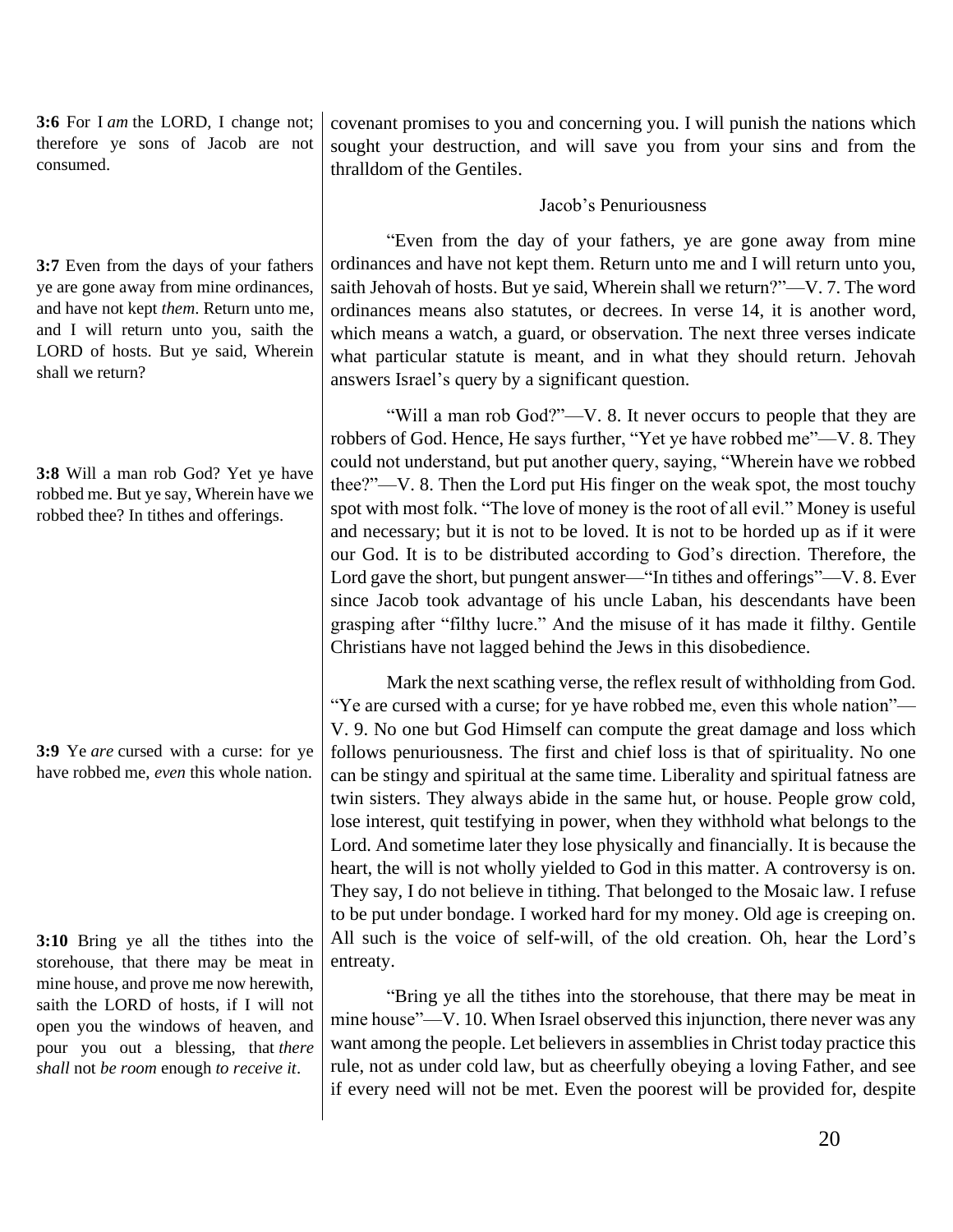**3:11** And I will rebuke the devourer for your sakes, and he shall not destroy the fruits of your ground; neither shall your vine cast her fruit before the time in the field, saith the LORD of hosts.

**3:12** And all nations shall call you blessed: for ye shall be a delightsome land, saith the LORD of hosts.

**3:13** Your words have been stout against me, saith the LORD. Yet ye say, What have we spoken *so much* against thee?

**3:14** Ye have said, It *is* vain to serve God: and what profit *is it* that we have kept his ordinance, and that we have walked mournfully before the LORD of hosts?

**3:15** And now we call the proud happy; yea, they that work wickedness are set up; yea, *they that* tempt God are even delivered.

**3:16** Then they that feared the LORD spake often one to another: and the LORD hearkened, and heard *it*, and a book of remembrance was written before him for them that feared the LORD, and that thought upon his name.

hard times. Note Jehovah's challenge—"And prove me now herewith, saith Jehovah of hosts, if I will not open you the windows of heaven and pour you out a blessing, that there shall not be room enough to receive it"—V. 10. Five positive practical blessings are promised to the above command. 1. Provision in God's house. 2. An uncontainable blessing, material and spiritual. 3. Rebuke of devourers of fields. 4. Fruit-bearing just on time. 5. The eulogy of the nations. All these are certain to come to Israel when they turn to the Lord in the near future. God is faithful and cannot lie. But Christians may be surprised to what astonishing extent these five blessings will become facts to those who heed the fatherly voice of God. "PROVE ME," He exclaims. Oh, let no one's words be "stout against" Him. Forbid that any should say, "It is vain to keep His ordinance, or statute."

# Conduct of the Contrite

The two next verses are among the most precious in the entire Bible. They are true of all such believers from the beginning to the end. "Then they that feared the Lord spake often one to another"—V. 16. They comfort and admonish one another. Experience recited helps experience and makes it excited to press on. Fillial fear longs for fellowship and must have it. But the root of this fear, is that they "thought upon His name"—V. 16. Pondering the sweet and mighty name of our Lord begets fear, or love toward Him. That name is as ointment poured forth. Jesus means Savior. Lord means Master, one who tenderly takes charge of us. He is our wisdom, our strength. And do you know that a great ear is open to every testimony about the Lord? Read it.

"And the Lord hearkened and heard"—V. 16. Now these two verbs mean the same thing. Does the Holy Spirit resort to tautology? No. There is either a shade of difference, or the words are used for special emphasis. Both are true here. The Heb. "qua-shab," translated hearkened, means to give attention. The word "shamea" means to hear because deeply impressed and with profound interest. The first is illustrated in Psa. 5:2—"Hearken to the voice of my cry, my King" *("Hearken unto the voice of my cry, my King" KJV)*. The second is illustrated in Ex. 2:24—"God heard their groaning." The Lord gives such close attention to testimonies and conversations concerning His Son that He is impressed with them and He hears them with special concern. If they are uttered for His glory and for the good of others, He has them recorded. We have a very pronounced example of this fact in Luke 24. When two men, with bleeding hearts, were traveling toward Emmaus and lamenting their great loss, a stranger appeared on the scene. He gave them the heartburn by opening to them the Scriptures. Later He disclosed Himself as their very loving Lord Jesus. Oh, it pays to speak often one to another of Him who has redeemed and saved us. It pays now to speak often of His coming. Paul exhorts us to "comfort one another with these words"—l Thess. 4:18.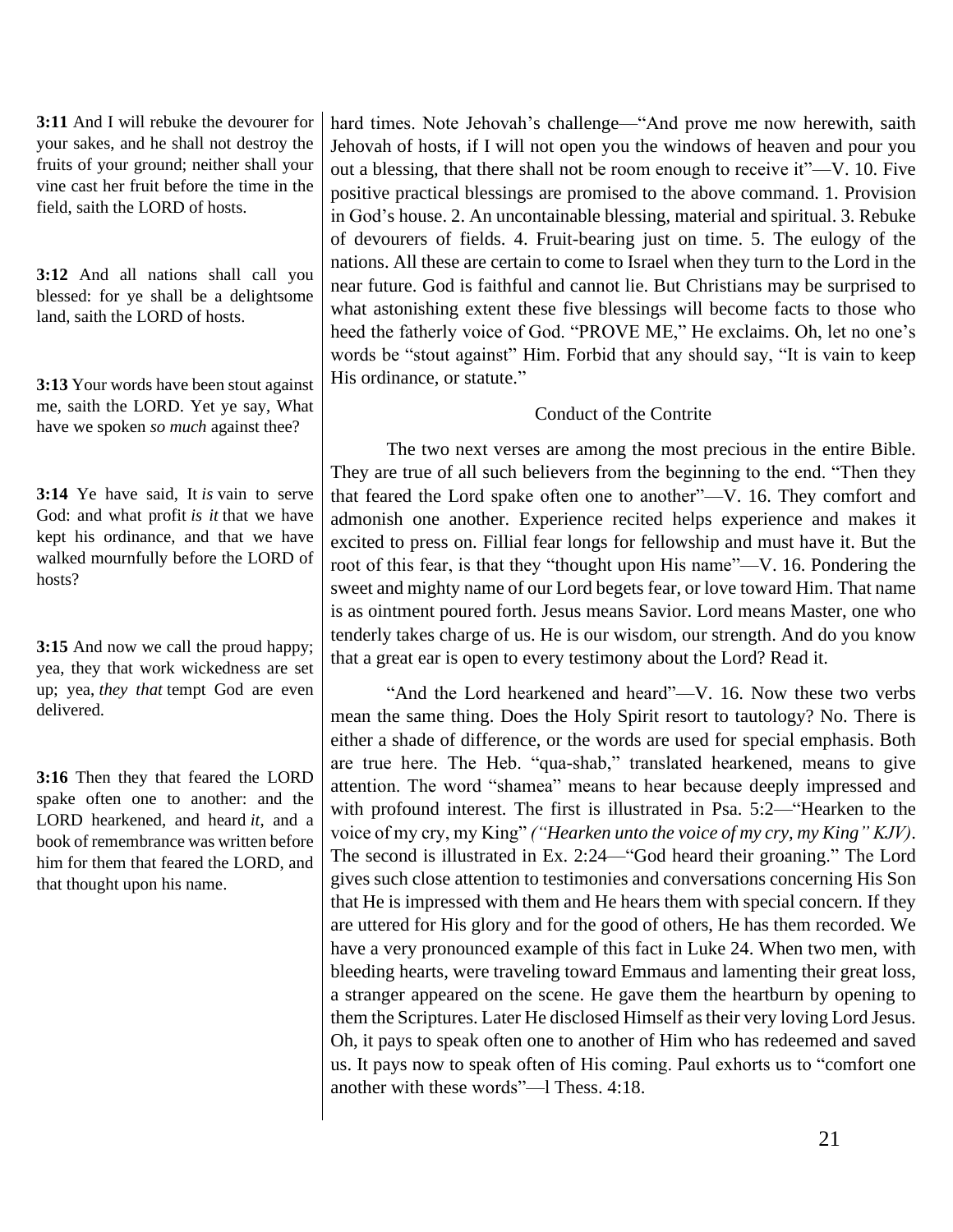# Eternal Safety

Chapter Three Conclusion and Chapter Four

"And they shall be mine, saith the Lord of hosts, in that day when I make up my jewels"—Chap. 3:17. Over a thousand years before, it was written, that "the Lord's portion is His people; Jacob is the lot of His inheritance"— Deut. 32:9. And God will not forget His Word, nor His own possession in the end. He will "keep them as the apple of His eye" *("he kept him as the apple of his eye."—Deut. 32:10 KJV)*. He says here, "I will spare them, as a man spareth his own son that serveth him"—Chap. 3:17. The overlapping days which close this age and introduce the next will be a time of sorrow and darkness and waste; but the Lord will arise in behalf of the remnant of Israel. Chap. 4 says, "For behold, the day cometh, that shall burn as an oven; and all the proud, yea, and all that do wickedly shall be as stubble: and the day that cometh shall burn them up, saith the Lord of hosts, that it shall leave them neither root nor branch"— Chap. 4:1. The battle of Armageddon will completely overthrow the nations that will be against Israel and against the Lord. God will fight from heaven for His own people and spare them. The manner of His interference is expressed in the next verse.

"But unto you that fear any name shall the Sun of righteousness arise with healing in His wings; and ye shall go forth and grow up as calves of the stall" (Chap. 4:2), during the millennium. The healing power of Christ, "the Sun of righteousness," is set over against the blistering, burning heat of the natural sun with which He will consume the wicked. He will also give them power to "tread down the wicked; for they shall be ashes under the soles of" (Chap. 4:3) their feet. That will be the crowning day for God's inheritance in the earth. That day is near at hand. We will no doubt see more marked evidences of it before this year closes. Hallelujah for the hope!

But who are the "jewels" mentioned here? In the margin, they are called a "special treasure." The Hebrew word "segullah," here translated "jewels," is rendered "peculiar treasure, or people" in <sup>1</sup>Ex. 19:5 and <sup>2</sup>Deut. 14:2 and 26:18 and <sup>3</sup>Ps. 135:4. In each place it refers directly to Israel. As compared with the

 $1$  Exodus 19:5 "Now therefore, if ye will obey my voice indeed, and keep my covenant, then ye shall be a peculiar treasure unto me above all people: for all the earth *is* mine:"

<sup>2</sup> Deuteronomy 14:2 "For thou *art* an holy people unto the LORD thy God, and the LORD hath chosen thee to be a peculiar people unto himself, above all the nations that *are* upon the earth."

Deuteronomy 26:18 "And the LORD hath avouched thee this day to be his peculiar people, as he hath promised thee, and that *thou* shouldest keep all his commandments;"

<sup>3</sup> Psalms 135:4 "For the LORD hath chosen Jacob unto himself, *and* Israel for his peculiar treasure."

**3:17** And they shall be mine, saith the LORD of hosts, in that day when I make up my jewels; and I will spare them, as a man spareth his own son that serveth him.

**3:18** Then shall ye return, and discern between the righteous and the wicked, between him that serveth God and him that serveth him not.

# **Chapter 4**

**4:1** For, behold, the day cometh, that shall burn as an oven; and all the proud, yea, and all that do wickedly, shall be stubble: and the day that cometh shall burn them up, saith the LORD of hosts, that it shall leave them neither root nor branch.

**4:2** But unto you that fear my name shall the Sun of righteousness arise with healing in his wings; and ye shall go forth, and grow up as calves of the stall.

**4:3** And ye shall tread down the wicked; for they shall be ashes under the soles of your feet in the day that I shall do *this*, saith the LORD of hosts.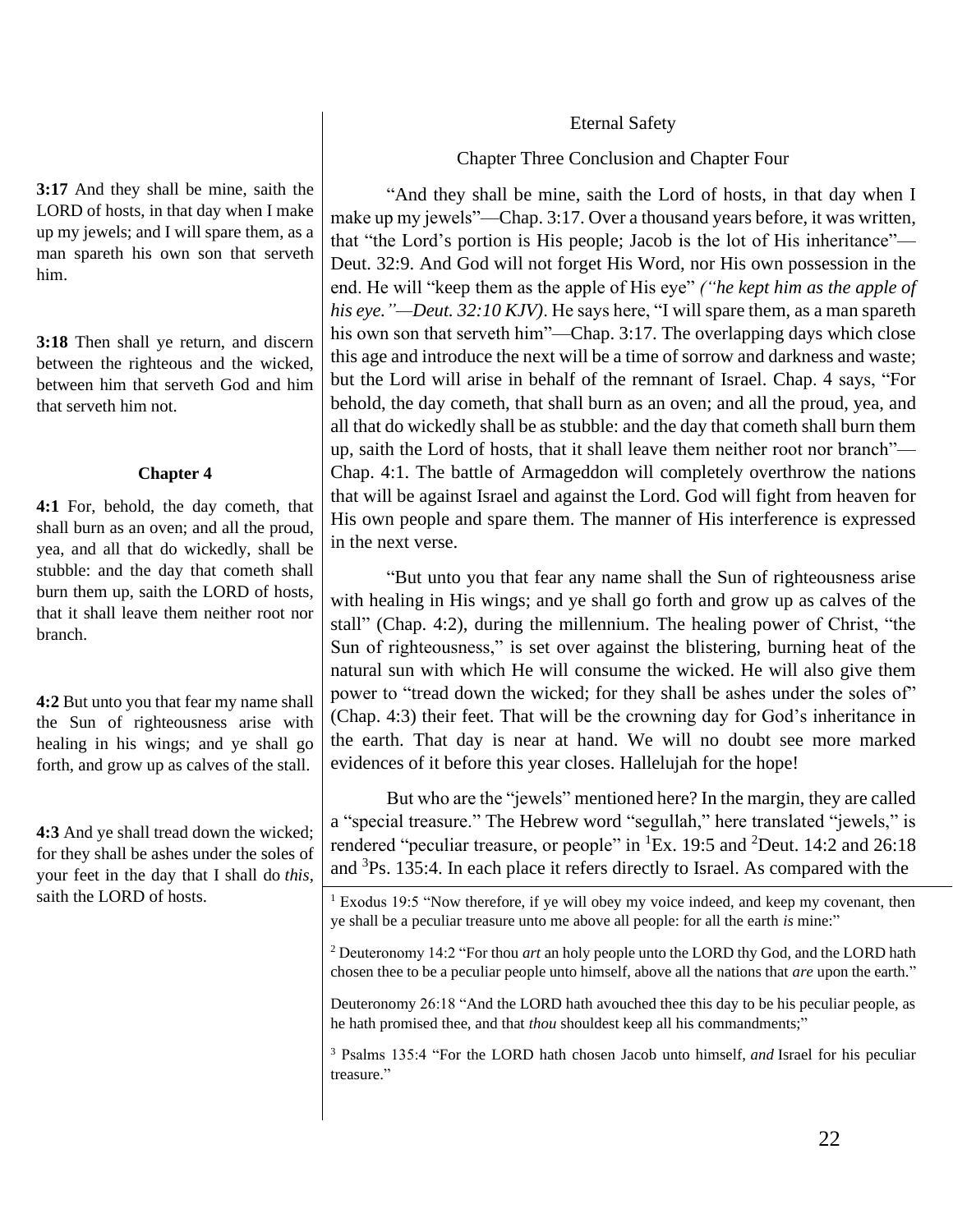nations, Israel is God's special, or peculiar people, even His treasure, His jewels. As a jeweler gathers his costly gems into a beautiful case to preserve them and in due time exhibit them; so the Lord will soon assemble His earthly treasure, the remnant of the Jews, into their longed-for land. 1 Pet. 2:9 is the New Testament answer to these Old Testament citations. He terms them "a chosen generation, a royal priesthood, an holy nation, a peculiar people." The latter phrase in the margin is "a purchased people." More fully expressed, they are "a people protected, preserved, purchased and possessed by being encamped around about." It will not be long until they shall be gathered and placed in their "glorious land," whither every orthodox Jew today is gazing with yearning eyes.

# A Final Word

"Remember ye the law of Moses my servant, which I commanded unto him in Horeb for all Israel, with the statutes and judgments"—Chap. 4:4. This is the last, mention of the law for about four-hundred years. The next mention of it is our Lord's spiritual interpretation of the law in His sermon on the mount—Matt. 5 to 7.

"Behold, I send you Elijah the prophet before the coming of the great and dreadful day of the Lord"—Chap. 4:5. The ministry of John the Baptist was the fulfillment, at least in part, of this prophecy. Jesus said of him, "And if ye will receive it, this is Elias which was for to come." "Elias truly shall first come and restore all things: but I say unto you, That Elias is come already, and they knew him not, but have done unto him whatsoever they listed. Likewise shall also the Son of Man suffer of them. Then the disciples understood that He spake unto them of John the Baptist"—Matt. 11:14 and 17:11-13. Luke 1:17 explains how John was the fulfillment of Malachi's words. "And he (John) shall go before Him (Jesus) in the spirit and power of Elias, to turn the hearts of the fathers to the children, and the disobedient to the wisdom of the just, to make ready a people prepared for the Lord." Many suppose that Elijah will be one of the two powerful witnesses of Rev. 11. But not so. Rather, as Luke says John came, so two men will arise and prophesy in the spirit and power of Elijah and Moses. Whoever they may be, they will not be those two prophets; for Elijah was translated and Moses was raised from the dead. Both have glorified bodies, and it is impossible that they should die; but the two witnesses shall die and lay dead three and a half days in the streets of Jerusalem, then be raised and caught up to God. Will our God be short of men that He must disturb the rest and mar the glory of two faithful fellows who served their day? Nay.

The first book of the Bible begins with man in a garden and ends with him "in a coffin in Egypt." The last book of the Old Testament begins with God's love for His people and ends with the threat of "a curse" upon the earth. John the Baptist closed the Old Testament canon and opened the new. Four

**4:4** Remember ye the law of Moses my servant, which I commanded unto him in Horeb for all Israel, *with* the statutes and judgments.

**4:5** Behold, I will send you Elijah the prophet before the coming of the great and dreadful day of the LORD:

**4:6** And he shall turn the heart of the fathers to the children, and the heart of the children to their fathers, lest I come and smite the earth with a curse.